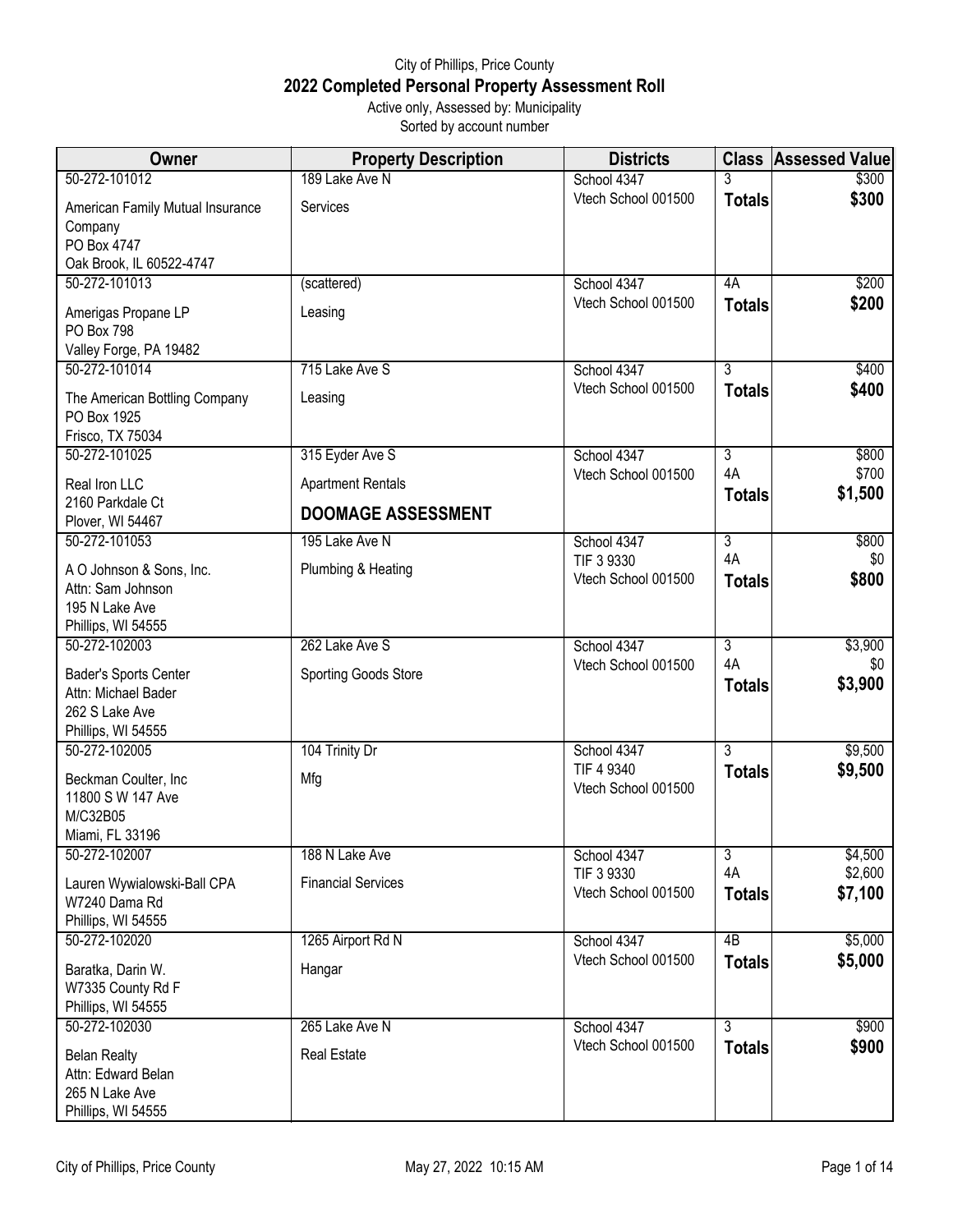| Owner                                      | <b>Property Description</b> | <b>Districts</b>                   | <b>Class</b>         | <b>Assessed Value</b> |
|--------------------------------------------|-----------------------------|------------------------------------|----------------------|-----------------------|
| 50-272-102090                              | 104 Lake Ave N              | School 4347                        | 3                    | \$15,700              |
| Birchland Realty, Inc                      | <b>Real Estate</b>          | TIF 3 9330                         | 4A                   | \$100                 |
| Attn: Adam Speer                           |                             | Vtech School 001500                | <b>Totals</b>        | \$15,800              |
| PO Box 25                                  |                             |                                    |                      |                       |
| Phillips, WI 54555                         |                             |                                    |                      |                       |
| 50-272-102095                              | 211 Lake Ave N              | School 4347<br>Vtech School 001500 | $\overline{3}$       | \$2,400               |
| H & R Block                                | Tax Prep & Accounting       |                                    | <b>Totals</b>        | \$2,400               |
| Attn: Glen Balsavich                       |                             |                                    |                      |                       |
| PO Box 188<br>Park Falls, WI 54552         |                             |                                    |                      |                       |
| 50-272-102100                              | 126 Lake Ave S              | School 4347                        | $\overline{3}$       | \$8,300               |
|                                            |                             | TIF 3 9330                         | <b>Totals</b>        | \$8,300               |
| <b>Bonnie's Diner</b><br>Attn: Troy Dunbar | Restaurant                  | Vtech School 001500                |                      |                       |
| 123 S Lake Ave                             |                             |                                    |                      |                       |
| Phillips, WI 54555                         |                             |                                    |                      |                       |
| 50-272-102117                              | 300 Ashland St              | School 4347                        | $\overline{3}$       | \$700                 |
| <b>Bumble Bee Rentals</b>                  | Services                    | Vtech School 001500                | <b>Totals</b>        | \$700                 |
| N9791 Deer Creek Rd                        |                             |                                    |                      |                       |
| Phillips, WI 54555                         |                             |                                    |                      |                       |
| 50-272-102120                              | 111 Fairway Dr              | School 4347<br>Vtech School 001500 | $\overline{3}$<br>4A | \$1,000<br>\$12,600   |
| Phillips Lumber & Hardware, LLC            | Lumber & Hrdwre             |                                    | <b>Totals</b>        | \$13,600              |
| PO Box 3                                   |                             |                                    |                      |                       |
| Phillips, WI 54555<br>50-272-103020        | 804 Lake Ave N              | School 4347                        | $\overline{3}$       | \$2,300               |
|                                            |                             | Vtech School 001500                | 4A                   | \$1,200               |
| Caring Development, LLC                    | Assisted Living             |                                    | <b>Totals</b>        | \$3,500               |
| Attn: Lori Kiefer<br>804 N Lake Ave        |                             |                                    |                      |                       |
| Phillips, WI 54555                         |                             |                                    |                      |                       |
| 50-272-103029                              | 396 Lake Ave N              | School 4347                        | $\overline{3}$       | \$1,200               |
| Canon Financial Services, Inc.             | Leasing                     | Vtech School 001500                | <b>Totals</b>        | \$1,200               |
| PO Box 5008                                |                             |                                    |                      |                       |
| 158 Gaither Dr Ste 200                     |                             |                                    |                      |                       |
| Mt Laurel, NJ 08054                        |                             |                                    |                      |                       |
| 50-272-103037                              | 146 Balsam St               | School 4347                        | $\overline{3}$       | \$0                   |
| Chapman, Barbara                           | Retail                      | TIF 3 9330<br>Vtech School 001500  | 4A                   | \$100<br>\$100        |
| d.b.a. The Five Senses                     |                             |                                    | <b>Totals</b>        |                       |
| <b>W5461 Cty H</b>                         |                             |                                    |                      |                       |
| Phillips, WI 54555<br>50-272-103040        | 205 Lake Ave N              | School 4347                        | $\overline{3}$       | \$1,300               |
|                                            |                             | Vtech School 001500                | <b>Totals</b>        | \$1,300               |
| Cinema North                               | Movie Theatre               |                                    |                      |                       |
| Attn: James Billek<br>W7181 Clover Ln      |                             |                                    |                      |                       |
| Phillips, WI 54555                         |                             |                                    |                      |                       |
| 50-272-103050                              | (scattered)                 | School 4347                        | $\overline{3}$       | \$3,100               |
| Great Lakes Coca-Cola Distribution, LLO    | Services                    | Vtech School 001500                | 4A                   | \$1,400               |
| Attn: Property Tax Dept                    |                             |                                    | <b>Totals</b>        | \$4,500               |
| 7400 N Oak Park Ave                        | <b>DOOMAGE ASSESSMENT</b>   |                                    |                      |                       |
| Niles, IL 60714                            |                             |                                    |                      |                       |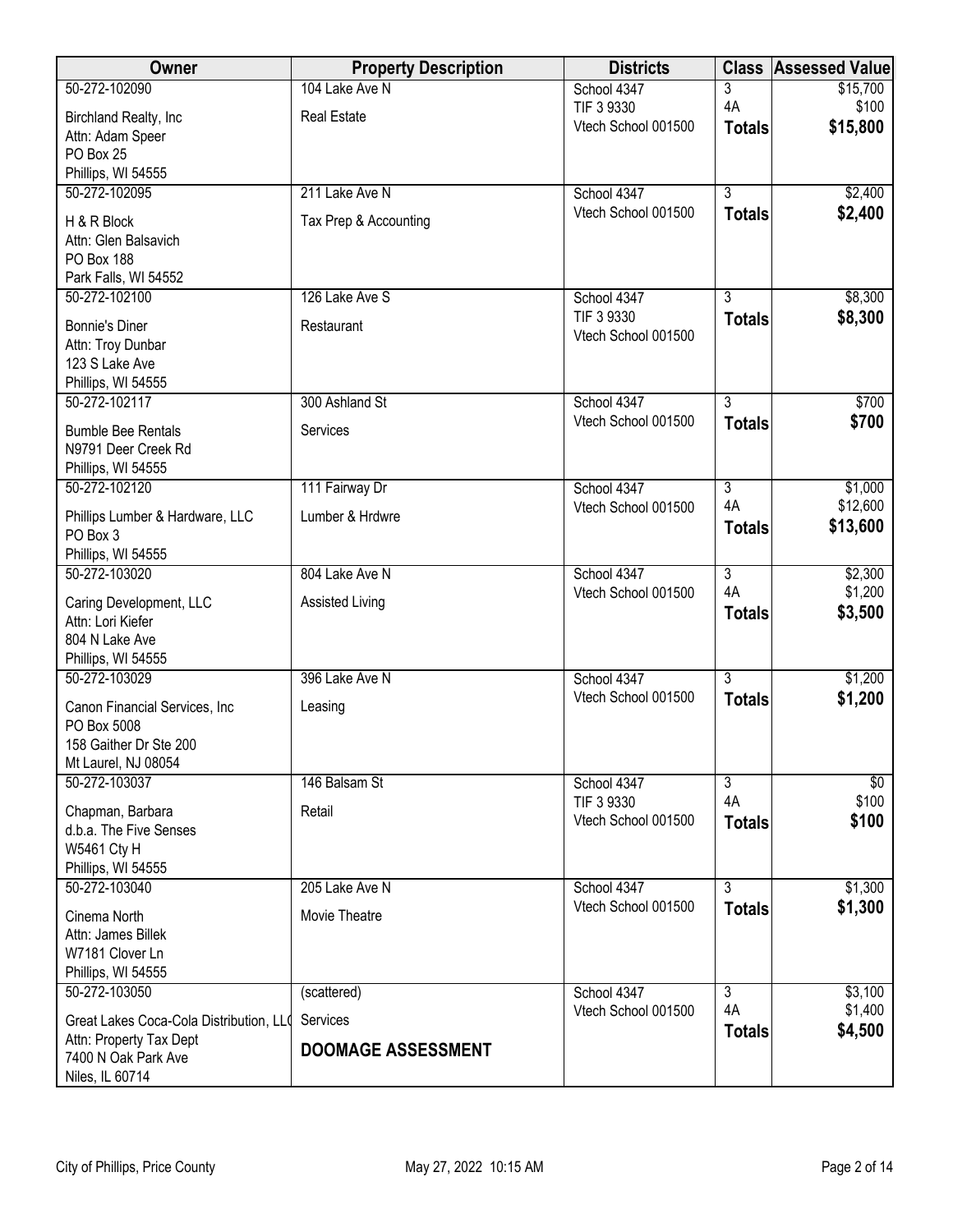| Owner                                           | <b>Property Description</b> | <b>Districts</b>                   | <b>Class</b>         | <b>Assessed Value</b> |
|-------------------------------------------------|-----------------------------|------------------------------------|----------------------|-----------------------|
| 50-272-103080                                   | 121 Lake Ave N              | School 4347                        |                      | \$900                 |
| Crazy Loon Nutrition                            | Restaurant                  | TIF 3 9330<br>Vtech School 001500  | <b>Totals</b>        | \$900                 |
| 121 N Lake Ave                                  | <b>DOOMAGE ASSESSMENT</b>   |                                    |                      |                       |
| Phillips, WI 54555<br>50-272-103090             | 204 Avon Ave S              | School 4347                        | $\overline{3}$       | \$1,200               |
|                                                 |                             | Vtech School 001500                | 4A                   | \$200                 |
| <b>Cutting Edge</b><br>Attn: Priscilla Stauffer | Hair Salon                  |                                    | <b>Totals</b>        | \$1,400               |
| N9600 Westview Rd                               | <b>DOOMAGE ASSESSMENT</b>   |                                    |                      |                       |
| Phillips, WI 54555                              |                             |                                    |                      |                       |
| 50-272-104014                                   | 715 Lake Ave S              | School 4347                        | $\overline{3}$       | \$700                 |
| American Greetings Corporation                  | Leasing                     | Vtech School 001500                | <b>Totals</b>        | \$700                 |
| One American Blvd                               |                             |                                    |                      |                       |
| Cleveland, OH 44145<br>50-272-104030            | 1225 Airport Rd N           | School 4347                        | $\overline{AB}$      | \$12,000              |
|                                                 |                             | Vtech School 001500                | <b>Totals</b>        | \$12,000              |
| Patrick Mahoney<br>2322 Kennedy Ave             | Hangar                      |                                    |                      |                       |
| Venice, FL 34292-3107                           |                             |                                    |                      |                       |
| 50-272-104055                                   | 183 Lake Ave S              | School 4347                        | $\overline{3}$       | \$500                 |
| Dahlie Therapeutic Masssage                     |                             | TIF 3 9330                         | <b>Totals</b>        | \$500                 |
| 514 Wyoming St                                  | <b>DOOMAGE ASSESSMENT</b>   | Vtech School 001500                |                      |                       |
| Phillips, WI 54555                              |                             |                                    |                      |                       |
| 50-272-104070                                   | (scattered)                 | School 4347<br>Vtech School 001500 | $\overline{3}$<br>4A | \$2,700<br>\$500      |
| Directv, LLC                                    | Satellite TV                |                                    | <b>Totals</b>        | \$3,200               |
| PO Box 2789<br>Addison, TX 75001                | <b>DOOMAGE ASSESSMENT</b>   |                                    |                      |                       |
| 50-272-104075                                   | 715 Lake Ave N              | School 4347                        | $\overline{3}$       | \$36,000              |
| Dolgencorp, LLC                                 | Retail                      | Vtech School 001500                | 4A                   | \$5,700               |
| d.b.a. Dollar General #17471                    |                             |                                    | <b>Totals</b>        | \$41,700              |
| Attn: Corporate Tax Consulting                  |                             |                                    |                      |                       |
| PO Box 503410                                   |                             |                                    |                      |                       |
| Indianapolis, IN 46256-3410<br>50-272-105006    | (scattered)                 | School 4347                        | 4A                   | \$2,400               |
|                                                 |                             | Vtech School 001500                | <b>Totals</b>        | \$2,400               |
| Dish Network, LLC<br>PO Box 6623                | Satellite TV                |                                    |                      |                       |
| Englewood, CO 80155                             |                             |                                    |                      |                       |
| 50-272-105007                                   | 138 Lake Ave S              | School 4347                        | $\overline{3}$       | \$7,700               |
| El Jovenaso 3 Mexican Restaurant                | Restaurant                  | TIF 3 9330                         | <b>Totals</b>        | \$7,700               |
| 138 Lake Ave S                                  | <b>DOOMAGE ASSESSMENT</b>   | Vtech School 001500                |                      |                       |
| Phillips, WI 54555<br>50-272-105030             |                             |                                    |                      |                       |
|                                                 | 1384 Lake Ave N             | School 4347<br>Vtech School 001500 | 1<br>3               | \$1,000<br>\$300      |
| Elk River Custom Rods LLC                       | Retail                      |                                    | 4A                   | \$1,700               |
| Attn: Marc Morrone<br>1384 N Lake Ave           | <b>DOOMAGE ASSESSMENT</b>   |                                    | <b>Totals</b>        | \$3,000               |
| PO Box 41                                       |                             |                                    |                      |                       |
| Phillips, WI 54555                              |                             |                                    |                      |                       |
| 50-272-106005                                   | 646 Lake Ave S              | School 4347                        | $\overline{3}$<br>4A | \$3,100<br>\$5,200    |
| Fastenal Company WI 007                         | Retail                      | Vtech School 001500                | <b>Totals</b>        | \$8,300               |
| PO Box 1206                                     |                             |                                    |                      |                       |
| Winona, MN 55987                                |                             |                                    |                      |                       |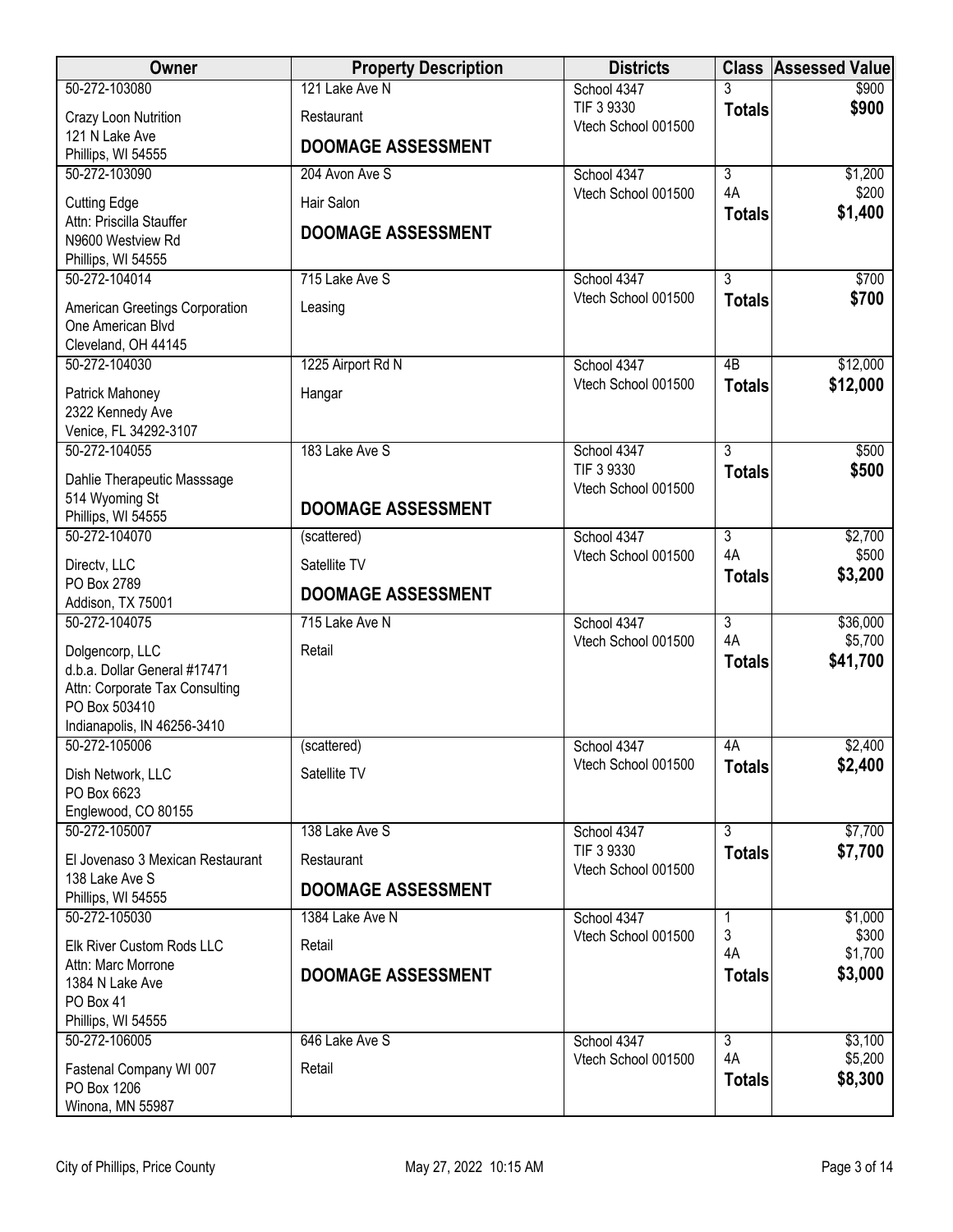| Owner                                   | <b>Property Description</b> | <b>Districts</b>                   | <b>Class</b>         | <b>Assessed Value</b> |
|-----------------------------------------|-----------------------------|------------------------------------|----------------------|-----------------------|
| 50-272-106007                           | (scattered)                 | School 4347                        | 3                    | \$700                 |
| Farmer Bros Co                          | Services                    | Vtech School 001500                | <b>Totals</b>        | \$700                 |
| Attn: Tax Dept                          |                             |                                    |                      |                       |
| 1912 Farmer Brothers Dr                 |                             |                                    |                      |                       |
| Northlake, TX 76262                     |                             |                                    |                      |                       |
| 50-272-106017                           | 366 Lake Ave N              | School 4347                        | $\overline{3}$       | \$48,300              |
| Forward Bank                            | Banking                     | Vtech School 001500                | 4A                   | \$7,900               |
| 1001 N Central Ave                      |                             |                                    | <b>Totals</b>        | \$56,200              |
| Marshfield, WI 54449                    |                             |                                    |                      |                       |
| 50-272-106020                           | 165 Lake Ave S              | School 4347                        | $\overline{3}$       | \$2,300               |
|                                         | Convenience Store           | Vtech School 001500                | 4A                   | \$100                 |
| Medford, Corp<br>160 Medford Plz        |                             |                                    | <b>Totals</b>        | \$2,400               |
| Medford, WI 54451-1595                  | <b>DOOMAGE ASSESSMENT</b>   |                                    |                      |                       |
| 50-272-106025                           | 1164 Airport Rd S           | School 4347                        | $\overline{AB}$      | \$518,100             |
|                                         |                             | Vtech School 001500                | <b>Totals</b>        | \$518,100             |
| Four Seasons Community Development      | Hangar                      |                                    |                      |                       |
| Attn: Mike Henningfeld                  |                             |                                    |                      |                       |
| 1300 N Airport Rd<br>Phillips, WI 54555 |                             |                                    |                      |                       |
| 50-272-107030                           | 1269 Airport Rd N           | School 4347                        | $\overline{AB}$      | \$15,000              |
|                                         |                             | TIF 4 9340                         | <b>Totals</b>        | \$15,000              |
| Gallistel, Dan                          | Hangar                      | Vtech School 001500                |                      |                       |
| Attn: Dan Gallistel                     |                             |                                    |                      |                       |
| N8469 Birch Hill Rd                     |                             |                                    |                      |                       |
| Phillips, WI 54555<br>50-272-107031     | 1162 Airport Rd S           | School 4347                        | $\overline{AB}$      | \$17,800              |
|                                         |                             | Vtech School 001500                |                      | \$17,800              |
| Gebhard, Mike                           | Hangar                      |                                    | <b>Totals</b>        |                       |
| Attn: Mike Gebhard                      |                             |                                    |                      |                       |
| PO Box 43                               |                             |                                    |                      |                       |
| M & D Investments                       |                             |                                    |                      |                       |
| Hartland, WI 53029<br>50-272-107032     | 1209 Airport Rd N           | School 4347                        | 4B                   | \$20,000              |
|                                         |                             | Vtech School 001500                |                      | \$20,000              |
| Wings Storage                           | Storage                     |                                    | <b>Totals</b>        |                       |
| Attn: Casey Lense                       |                             |                                    |                      |                       |
| N860 Snowshoe Dr                        |                             |                                    |                      |                       |
| Phillips, WI 54555<br>50-272-107034     | 148 Lake Ave S              | School 4347                        | $\overline{3}$       | \$31,700              |
|                                         |                             | Vtech School 001500                | 4A                   | \$10,300              |
| General Parts Distribution, LLC         | Auto Parts                  |                                    | <b>Totals</b>        | \$42,000              |
| Attn: Ryan LLC                          |                             |                                    |                      |                       |
| PO Box 56607                            |                             |                                    |                      |                       |
| Atlanta, GA 30343                       |                             |                                    |                      |                       |
| 50-272-107037                           | 894 Lake Ave N              | School 4347<br>Vtech School 001500 | $\overline{3}$<br>4A | \$1,000<br>\$100      |
| Glass To Go                             | Auto Repair Services        |                                    | <b>Totals</b>        | \$1,100               |
| Attn: Mark and Marni Belan              |                             |                                    |                      |                       |
| 265 Germania Ave                        |                             |                                    |                      |                       |
| Phillips, WI 54555                      |                             |                                    |                      |                       |
| 50-272-107039                           | 774 Lake Ave N              | School 4347                        | $\overline{3}$       | \$400                 |
| Grayhawk Leasing LLC                    | Leasing                     | Vtech School 001500                | <b>Totals</b>        | \$400                 |
| 1412 Main St Ste 1500                   |                             |                                    |                      |                       |
| Dallas, TX 75202                        |                             |                                    |                      |                       |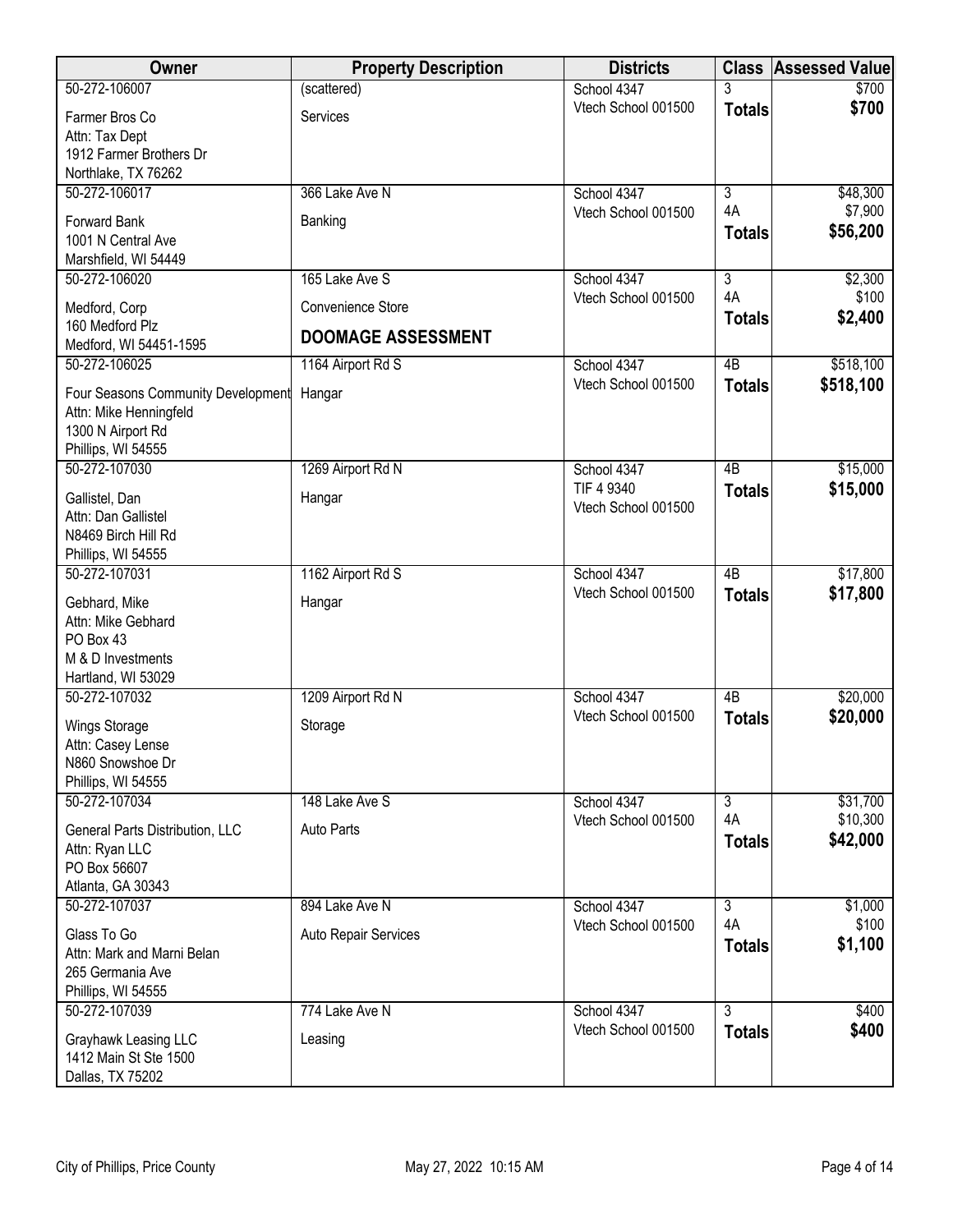| Owner                                                                                   | <b>Property Description</b> | <b>Districts</b>                  |                      | <b>Class Assessed Value</b> |
|-----------------------------------------------------------------------------------------|-----------------------------|-----------------------------------|----------------------|-----------------------------|
| 50-272-107040                                                                           | (scattered)                 | School 4347                       | 3                    | \$32,300                    |
| GreatAmerica Financial Services Corp<br>625 1st St SE Ste 800<br>Cedar Rapids, IA 52401 | Leasing                     | Vtech School 001500               | <b>Totals</b>        | \$32,300                    |
| 50-272-107050                                                                           | 396 Lake Ave N              | School 4347                       | $\overline{3}$       | \$17,400                    |
| Gpm Southeast, LLC<br>Attn: Advantax<br>2500 Westfield Dr Ste 202<br>Elgin, IL 60134    |                             | Vtech School 001500               | 4A<br><b>Totals</b>  | \$400<br>\$17,800           |
| 50-272-108015                                                                           | 163 Lake Ave N              | School 4347                       | $\overline{3}$       | \$2,400                     |
| Northern Lights<br>Attn: Charles K Hahn<br>PO Box 333<br>Phillips, WI 54555             | <b>DOOMAGE ASSESSMENT</b>   | TIF 3 9330<br>Vtech School 001500 | 4A<br><b>Totals</b>  | \$900<br>\$3,300            |
| 50-272-108017                                                                           | 256 Lake Ave S              | School 4347                       | $\overline{3}$       | \$700                       |
| Hallmark Marketing Company LLC<br>Attn: Tax #407                                        | Leasing                     | Vtech School 001500               | 4A<br><b>Totals</b>  | \$100<br>\$800              |
| PO Box 419479<br>Kansas City, MO 64141-6479                                             | <b>DOOMAGE ASSESSMENT</b>   |                                   |                      |                             |
| 50-272-108020                                                                           | 508 Lake Ave                | School 4347                       | $\overline{3}$       | \$4,700                     |
| Hansen HVAC, Inc<br>508 N Lake Ave                                                      | <b>HVAC</b>                 | Vtech School 001500               | 4A<br><b>Totals</b>  | \$4,300<br>\$9,000          |
| Phillips, WI 54555-1028                                                                 | <b>DOOMAGE ASSESSMENT</b>   |                                   |                      |                             |
| 50-272-108032<br>Harbor View of Phillips                                                | 1094 Lake Ave N             | School 4347<br>TIF 4 9340         | $\overline{3}$<br>4A | \$17,000<br>\$3,400         |
| Attn: Duane Grube<br>1208 Pine Ridge Rd<br>Phillips, WI 54555                           | <b>DOOMAGE ASSESSMENT</b>   | Vtech School 001500               | <b>Totals</b>        | \$20,400                    |
| 50-272-108033                                                                           | 304 Avon Ave N              | School 4347                       | $\overline{3}$       | \$45,600                    |
| Heindl-Nimsgern Funeral & Cremation<br>Services, LLC<br>PO Box 230                      | <b>Funeral Home</b>         | Vtech School 001500               | 4A<br><b>Totals</b>  | \$200<br>\$45,800           |
| Woodruff, WI 54568<br>50-272-108035                                                     |                             |                                   | $\overline{3}$       |                             |
|                                                                                         | 225 Lake Ave S              | School 4347<br>TIF 3 9330         | <b>Totals</b>        | \$600<br>\$600              |
| Hilgy's LP Gas<br>Attn: Carl Hilgendorf<br>122 S Tomahawk Ave                           | LP Gas & Appliance Sales    | Vtech School 001500               |                      |                             |
| Tomahawk, WI 54487<br>50-272-108037                                                     | 1233 Airport Rd N           | School 4347                       | 4B                   | \$5,000                     |
| Heizler, Jim<br>Attn: Jim Heizler<br>W7799 Cty W<br>Phillips, WI 54555                  | Hangar                      | Vtech School 001500               | <b>Totals</b>        | \$5,000                     |
| 50-272-108040                                                                           | 1273 Airport Rd N           | School 4347                       | 4B                   | \$5,000                     |
| Hlavacek, Laddy<br>Attn: Laddy Hlavacek<br>229 County Rd F<br>Phillips, WI 54555        | Hangar                      | Vtech School 001500               | <b>Totals</b>        | \$5,000                     |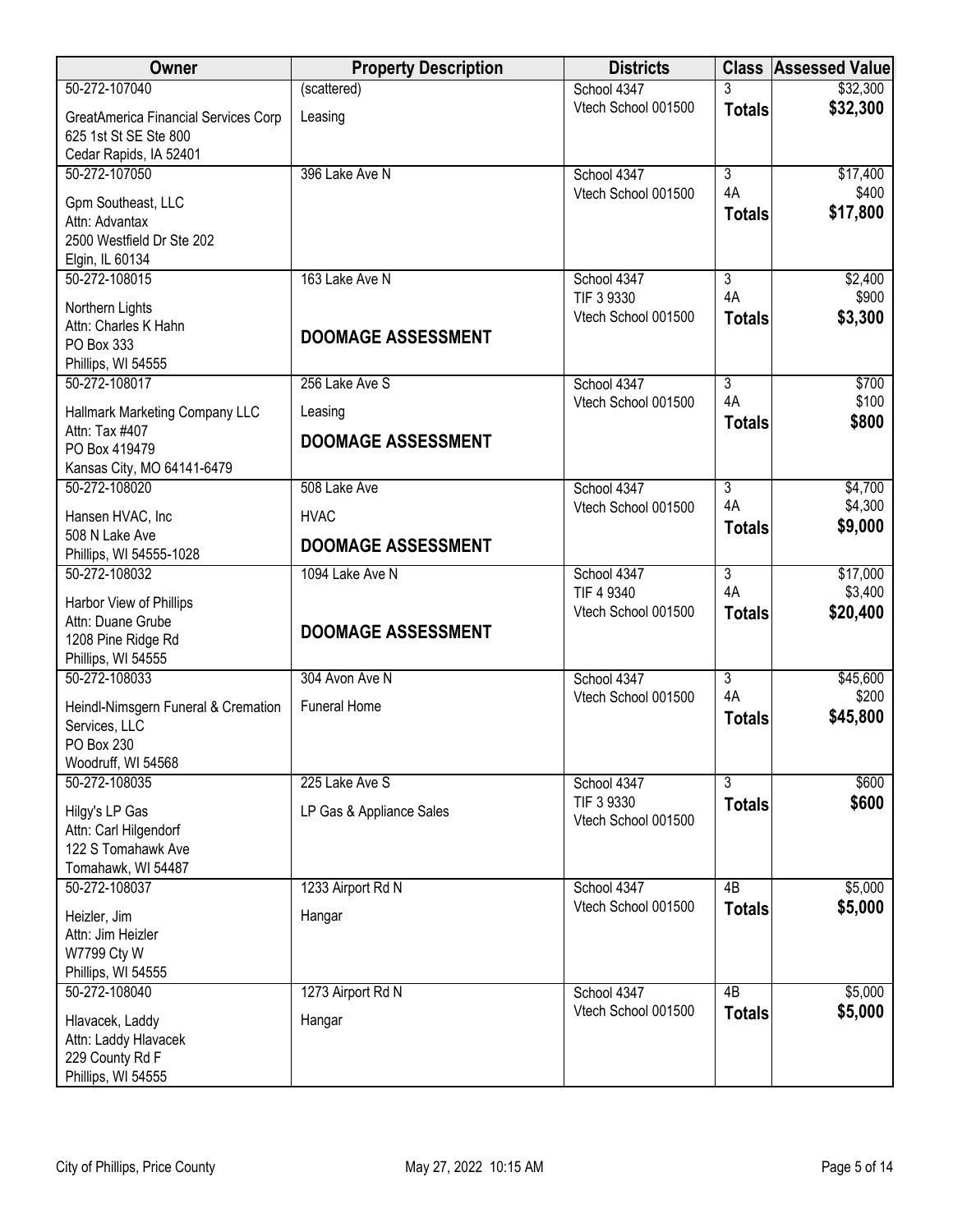| School 4347<br>3<br>\$8,300<br>4A<br>TIF 3 9330<br>\$0<br>Retail<br>DT & T, Inc<br>\$8,300<br>Vtech School 001500<br><b>Totals</b><br>d.b.a. Homespun Coffee<br>W10710 Burr Oak Rd<br>Kennan, WI 54537<br>$\overline{3}$<br>50-272-108060<br>164 Lake Ave S<br>\$1,000<br>School 4347<br>4A<br>\$0<br>TIF 3 9330<br>Hrabak, Davette Lynne, CPA<br>Vtech School 001500<br>\$1,000<br><b>Totals</b><br>Attn: Davette Lynne Hrabak<br>164 S Lake Ave<br>Phillips, WI 54555<br>50-272-108070<br>$\overline{3}$<br>\$300<br>145 Lake Ave N<br>School 4347<br>4A<br>\$300<br>TIF 3 9330<br>Hueckman & Hueckman<br>Retail<br>Vtech School 001500<br>\$600<br><b>Totals</b><br>d.b.a. Tamarack Shack Antiques<br><b>DOOMAGE ASSESSMENT</b><br>Attn: Scott Hueckman<br>145 N Lake Ave<br>Phillips, WI 54555<br>596 Lake Ave S<br>School 4347<br>$\overline{3}$<br>50-272-110100<br>\$3,400<br>\$100<br>4A<br>Vtech School 001500<br><b>Chiropractic Svcs</b><br>Jolin Chiropractic Center SC<br>\$3,500<br><b>Totals</b><br>Attn: Dr. Alan Jolin<br>596 S Lake Ave<br>Phillips, WI 54555<br>$\overline{3}$<br>177 Lake Ave S<br>50-272-110105<br>\$600<br>School 4347<br>\$600<br>TIF 3 9330<br><b>Totals</b><br>Services<br>Jodi's Hair & Nails<br>Vtech School 001500<br>Attn: Jodi H<br>177 Lake Ave S<br>Phillips, WI 54555<br>1263 Airport Rd N<br>$\overline{AB}$<br>\$8,000<br>50-272-111005<br>School 4347<br>Vtech School 001500<br>\$8,000<br><b>Totals</b><br>Gerald D. Clark<br>Hangar<br>790 Pinecrest Ave<br>Phillips, WI 54555<br>$\overline{3}$<br>50-272-111006<br>722 Lake Ave<br>School 4347<br>\$100<br>Vtech School 001500<br>\$100<br><b>Totals</b><br>Carpet & Furn<br>Ken's Carpet & Furn. Ctr Inc<br>Attn: Ken Haines & Cathy Taylor<br>722 S Lake Ave<br>Phillips, WI 54555<br>50-272-111007<br>$\overline{3}$<br>166 Lake Ave N<br>School 4347<br>\$2,900<br>4A<br>\$500<br>TIF 3 9330<br>Law Office<br>Speer Law Office<br>Vtech School 001500<br>\$3,400<br><b>Totals</b><br>166 Lake Ave N<br>Phillips, WI 54555<br>125 Lake Ave S<br>$\overline{3}$<br>\$22,600<br>50-272-111030<br>School 4347<br>Vtech School 001500<br>\$22,600<br><b>Totals</b><br>Convenience Store<br>Krist Oil Co<br>Attn: Randy Pierce<br>303 Seldon Rd<br>Iron River, MI 49935<br>50-272-111102<br>1424 Lake Ave N<br>$\overline{3}$<br>\$191,300<br>School 4347<br>4A<br>\$100<br>Vtech School 001500<br>Kwik Trip, Inc.<br>\$191,400<br><b>Totals</b><br>d.b.a. Kwik Trip #1067 | Owner         | <b>Property Description</b> | <b>Districts</b> | <b>Class</b> | <b>Assessed Value</b> |
|----------------------------------------------------------------------------------------------------------------------------------------------------------------------------------------------------------------------------------------------------------------------------------------------------------------------------------------------------------------------------------------------------------------------------------------------------------------------------------------------------------------------------------------------------------------------------------------------------------------------------------------------------------------------------------------------------------------------------------------------------------------------------------------------------------------------------------------------------------------------------------------------------------------------------------------------------------------------------------------------------------------------------------------------------------------------------------------------------------------------------------------------------------------------------------------------------------------------------------------------------------------------------------------------------------------------------------------------------------------------------------------------------------------------------------------------------------------------------------------------------------------------------------------------------------------------------------------------------------------------------------------------------------------------------------------------------------------------------------------------------------------------------------------------------------------------------------------------------------------------------------------------------------------------------------------------------------------------------------------------------------------------------------------------------------------------------------------------------------------------------------------------------------------------------------------------------------------------------------------------------------------------------------------------------------------------------------------------------------------------------------------------------------------------------------------------------------------------------------|---------------|-----------------------------|------------------|--------------|-----------------------|
|                                                                                                                                                                                                                                                                                                                                                                                                                                                                                                                                                                                                                                                                                                                                                                                                                                                                                                                                                                                                                                                                                                                                                                                                                                                                                                                                                                                                                                                                                                                                                                                                                                                                                                                                                                                                                                                                                                                                                                                                                                                                                                                                                                                                                                                                                                                                                                                                                                                                                  | 50-272-108050 | 164 Lake Ave N              |                  |              |                       |
|                                                                                                                                                                                                                                                                                                                                                                                                                                                                                                                                                                                                                                                                                                                                                                                                                                                                                                                                                                                                                                                                                                                                                                                                                                                                                                                                                                                                                                                                                                                                                                                                                                                                                                                                                                                                                                                                                                                                                                                                                                                                                                                                                                                                                                                                                                                                                                                                                                                                                  |               |                             |                  |              |                       |
|                                                                                                                                                                                                                                                                                                                                                                                                                                                                                                                                                                                                                                                                                                                                                                                                                                                                                                                                                                                                                                                                                                                                                                                                                                                                                                                                                                                                                                                                                                                                                                                                                                                                                                                                                                                                                                                                                                                                                                                                                                                                                                                                                                                                                                                                                                                                                                                                                                                                                  |               |                             |                  |              |                       |
|                                                                                                                                                                                                                                                                                                                                                                                                                                                                                                                                                                                                                                                                                                                                                                                                                                                                                                                                                                                                                                                                                                                                                                                                                                                                                                                                                                                                                                                                                                                                                                                                                                                                                                                                                                                                                                                                                                                                                                                                                                                                                                                                                                                                                                                                                                                                                                                                                                                                                  |               |                             |                  |              |                       |
|                                                                                                                                                                                                                                                                                                                                                                                                                                                                                                                                                                                                                                                                                                                                                                                                                                                                                                                                                                                                                                                                                                                                                                                                                                                                                                                                                                                                                                                                                                                                                                                                                                                                                                                                                                                                                                                                                                                                                                                                                                                                                                                                                                                                                                                                                                                                                                                                                                                                                  |               |                             |                  |              |                       |
|                                                                                                                                                                                                                                                                                                                                                                                                                                                                                                                                                                                                                                                                                                                                                                                                                                                                                                                                                                                                                                                                                                                                                                                                                                                                                                                                                                                                                                                                                                                                                                                                                                                                                                                                                                                                                                                                                                                                                                                                                                                                                                                                                                                                                                                                                                                                                                                                                                                                                  |               |                             |                  |              |                       |
|                                                                                                                                                                                                                                                                                                                                                                                                                                                                                                                                                                                                                                                                                                                                                                                                                                                                                                                                                                                                                                                                                                                                                                                                                                                                                                                                                                                                                                                                                                                                                                                                                                                                                                                                                                                                                                                                                                                                                                                                                                                                                                                                                                                                                                                                                                                                                                                                                                                                                  |               |                             |                  |              |                       |
|                                                                                                                                                                                                                                                                                                                                                                                                                                                                                                                                                                                                                                                                                                                                                                                                                                                                                                                                                                                                                                                                                                                                                                                                                                                                                                                                                                                                                                                                                                                                                                                                                                                                                                                                                                                                                                                                                                                                                                                                                                                                                                                                                                                                                                                                                                                                                                                                                                                                                  |               |                             |                  |              |                       |
|                                                                                                                                                                                                                                                                                                                                                                                                                                                                                                                                                                                                                                                                                                                                                                                                                                                                                                                                                                                                                                                                                                                                                                                                                                                                                                                                                                                                                                                                                                                                                                                                                                                                                                                                                                                                                                                                                                                                                                                                                                                                                                                                                                                                                                                                                                                                                                                                                                                                                  |               |                             |                  |              |                       |
|                                                                                                                                                                                                                                                                                                                                                                                                                                                                                                                                                                                                                                                                                                                                                                                                                                                                                                                                                                                                                                                                                                                                                                                                                                                                                                                                                                                                                                                                                                                                                                                                                                                                                                                                                                                                                                                                                                                                                                                                                                                                                                                                                                                                                                                                                                                                                                                                                                                                                  |               |                             |                  |              |                       |
|                                                                                                                                                                                                                                                                                                                                                                                                                                                                                                                                                                                                                                                                                                                                                                                                                                                                                                                                                                                                                                                                                                                                                                                                                                                                                                                                                                                                                                                                                                                                                                                                                                                                                                                                                                                                                                                                                                                                                                                                                                                                                                                                                                                                                                                                                                                                                                                                                                                                                  |               |                             |                  |              |                       |
|                                                                                                                                                                                                                                                                                                                                                                                                                                                                                                                                                                                                                                                                                                                                                                                                                                                                                                                                                                                                                                                                                                                                                                                                                                                                                                                                                                                                                                                                                                                                                                                                                                                                                                                                                                                                                                                                                                                                                                                                                                                                                                                                                                                                                                                                                                                                                                                                                                                                                  |               |                             |                  |              |                       |
|                                                                                                                                                                                                                                                                                                                                                                                                                                                                                                                                                                                                                                                                                                                                                                                                                                                                                                                                                                                                                                                                                                                                                                                                                                                                                                                                                                                                                                                                                                                                                                                                                                                                                                                                                                                                                                                                                                                                                                                                                                                                                                                                                                                                                                                                                                                                                                                                                                                                                  |               |                             |                  |              |                       |
|                                                                                                                                                                                                                                                                                                                                                                                                                                                                                                                                                                                                                                                                                                                                                                                                                                                                                                                                                                                                                                                                                                                                                                                                                                                                                                                                                                                                                                                                                                                                                                                                                                                                                                                                                                                                                                                                                                                                                                                                                                                                                                                                                                                                                                                                                                                                                                                                                                                                                  |               |                             |                  |              |                       |
|                                                                                                                                                                                                                                                                                                                                                                                                                                                                                                                                                                                                                                                                                                                                                                                                                                                                                                                                                                                                                                                                                                                                                                                                                                                                                                                                                                                                                                                                                                                                                                                                                                                                                                                                                                                                                                                                                                                                                                                                                                                                                                                                                                                                                                                                                                                                                                                                                                                                                  |               |                             |                  |              |                       |
|                                                                                                                                                                                                                                                                                                                                                                                                                                                                                                                                                                                                                                                                                                                                                                                                                                                                                                                                                                                                                                                                                                                                                                                                                                                                                                                                                                                                                                                                                                                                                                                                                                                                                                                                                                                                                                                                                                                                                                                                                                                                                                                                                                                                                                                                                                                                                                                                                                                                                  |               |                             |                  |              |                       |
|                                                                                                                                                                                                                                                                                                                                                                                                                                                                                                                                                                                                                                                                                                                                                                                                                                                                                                                                                                                                                                                                                                                                                                                                                                                                                                                                                                                                                                                                                                                                                                                                                                                                                                                                                                                                                                                                                                                                                                                                                                                                                                                                                                                                                                                                                                                                                                                                                                                                                  |               |                             |                  |              |                       |
|                                                                                                                                                                                                                                                                                                                                                                                                                                                                                                                                                                                                                                                                                                                                                                                                                                                                                                                                                                                                                                                                                                                                                                                                                                                                                                                                                                                                                                                                                                                                                                                                                                                                                                                                                                                                                                                                                                                                                                                                                                                                                                                                                                                                                                                                                                                                                                                                                                                                                  |               |                             |                  |              |                       |
|                                                                                                                                                                                                                                                                                                                                                                                                                                                                                                                                                                                                                                                                                                                                                                                                                                                                                                                                                                                                                                                                                                                                                                                                                                                                                                                                                                                                                                                                                                                                                                                                                                                                                                                                                                                                                                                                                                                                                                                                                                                                                                                                                                                                                                                                                                                                                                                                                                                                                  |               |                             |                  |              |                       |
|                                                                                                                                                                                                                                                                                                                                                                                                                                                                                                                                                                                                                                                                                                                                                                                                                                                                                                                                                                                                                                                                                                                                                                                                                                                                                                                                                                                                                                                                                                                                                                                                                                                                                                                                                                                                                                                                                                                                                                                                                                                                                                                                                                                                                                                                                                                                                                                                                                                                                  |               |                             |                  |              |                       |
|                                                                                                                                                                                                                                                                                                                                                                                                                                                                                                                                                                                                                                                                                                                                                                                                                                                                                                                                                                                                                                                                                                                                                                                                                                                                                                                                                                                                                                                                                                                                                                                                                                                                                                                                                                                                                                                                                                                                                                                                                                                                                                                                                                                                                                                                                                                                                                                                                                                                                  |               |                             |                  |              |                       |
|                                                                                                                                                                                                                                                                                                                                                                                                                                                                                                                                                                                                                                                                                                                                                                                                                                                                                                                                                                                                                                                                                                                                                                                                                                                                                                                                                                                                                                                                                                                                                                                                                                                                                                                                                                                                                                                                                                                                                                                                                                                                                                                                                                                                                                                                                                                                                                                                                                                                                  |               |                             |                  |              |                       |
|                                                                                                                                                                                                                                                                                                                                                                                                                                                                                                                                                                                                                                                                                                                                                                                                                                                                                                                                                                                                                                                                                                                                                                                                                                                                                                                                                                                                                                                                                                                                                                                                                                                                                                                                                                                                                                                                                                                                                                                                                                                                                                                                                                                                                                                                                                                                                                                                                                                                                  |               |                             |                  |              |                       |
|                                                                                                                                                                                                                                                                                                                                                                                                                                                                                                                                                                                                                                                                                                                                                                                                                                                                                                                                                                                                                                                                                                                                                                                                                                                                                                                                                                                                                                                                                                                                                                                                                                                                                                                                                                                                                                                                                                                                                                                                                                                                                                                                                                                                                                                                                                                                                                                                                                                                                  |               |                             |                  |              |                       |
|                                                                                                                                                                                                                                                                                                                                                                                                                                                                                                                                                                                                                                                                                                                                                                                                                                                                                                                                                                                                                                                                                                                                                                                                                                                                                                                                                                                                                                                                                                                                                                                                                                                                                                                                                                                                                                                                                                                                                                                                                                                                                                                                                                                                                                                                                                                                                                                                                                                                                  |               |                             |                  |              |                       |
|                                                                                                                                                                                                                                                                                                                                                                                                                                                                                                                                                                                                                                                                                                                                                                                                                                                                                                                                                                                                                                                                                                                                                                                                                                                                                                                                                                                                                                                                                                                                                                                                                                                                                                                                                                                                                                                                                                                                                                                                                                                                                                                                                                                                                                                                                                                                                                                                                                                                                  |               |                             |                  |              |                       |
|                                                                                                                                                                                                                                                                                                                                                                                                                                                                                                                                                                                                                                                                                                                                                                                                                                                                                                                                                                                                                                                                                                                                                                                                                                                                                                                                                                                                                                                                                                                                                                                                                                                                                                                                                                                                                                                                                                                                                                                                                                                                                                                                                                                                                                                                                                                                                                                                                                                                                  |               |                             |                  |              |                       |
|                                                                                                                                                                                                                                                                                                                                                                                                                                                                                                                                                                                                                                                                                                                                                                                                                                                                                                                                                                                                                                                                                                                                                                                                                                                                                                                                                                                                                                                                                                                                                                                                                                                                                                                                                                                                                                                                                                                                                                                                                                                                                                                                                                                                                                                                                                                                                                                                                                                                                  |               |                             |                  |              |                       |
|                                                                                                                                                                                                                                                                                                                                                                                                                                                                                                                                                                                                                                                                                                                                                                                                                                                                                                                                                                                                                                                                                                                                                                                                                                                                                                                                                                                                                                                                                                                                                                                                                                                                                                                                                                                                                                                                                                                                                                                                                                                                                                                                                                                                                                                                                                                                                                                                                                                                                  |               |                             |                  |              |                       |
|                                                                                                                                                                                                                                                                                                                                                                                                                                                                                                                                                                                                                                                                                                                                                                                                                                                                                                                                                                                                                                                                                                                                                                                                                                                                                                                                                                                                                                                                                                                                                                                                                                                                                                                                                                                                                                                                                                                                                                                                                                                                                                                                                                                                                                                                                                                                                                                                                                                                                  |               |                             |                  |              |                       |
|                                                                                                                                                                                                                                                                                                                                                                                                                                                                                                                                                                                                                                                                                                                                                                                                                                                                                                                                                                                                                                                                                                                                                                                                                                                                                                                                                                                                                                                                                                                                                                                                                                                                                                                                                                                                                                                                                                                                                                                                                                                                                                                                                                                                                                                                                                                                                                                                                                                                                  |               |                             |                  |              |                       |
|                                                                                                                                                                                                                                                                                                                                                                                                                                                                                                                                                                                                                                                                                                                                                                                                                                                                                                                                                                                                                                                                                                                                                                                                                                                                                                                                                                                                                                                                                                                                                                                                                                                                                                                                                                                                                                                                                                                                                                                                                                                                                                                                                                                                                                                                                                                                                                                                                                                                                  |               |                             |                  |              |                       |
|                                                                                                                                                                                                                                                                                                                                                                                                                                                                                                                                                                                                                                                                                                                                                                                                                                                                                                                                                                                                                                                                                                                                                                                                                                                                                                                                                                                                                                                                                                                                                                                                                                                                                                                                                                                                                                                                                                                                                                                                                                                                                                                                                                                                                                                                                                                                                                                                                                                                                  |               |                             |                  |              |                       |
|                                                                                                                                                                                                                                                                                                                                                                                                                                                                                                                                                                                                                                                                                                                                                                                                                                                                                                                                                                                                                                                                                                                                                                                                                                                                                                                                                                                                                                                                                                                                                                                                                                                                                                                                                                                                                                                                                                                                                                                                                                                                                                                                                                                                                                                                                                                                                                                                                                                                                  |               |                             |                  |              |                       |
|                                                                                                                                                                                                                                                                                                                                                                                                                                                                                                                                                                                                                                                                                                                                                                                                                                                                                                                                                                                                                                                                                                                                                                                                                                                                                                                                                                                                                                                                                                                                                                                                                                                                                                                                                                                                                                                                                                                                                                                                                                                                                                                                                                                                                                                                                                                                                                                                                                                                                  |               |                             |                  |              |                       |
|                                                                                                                                                                                                                                                                                                                                                                                                                                                                                                                                                                                                                                                                                                                                                                                                                                                                                                                                                                                                                                                                                                                                                                                                                                                                                                                                                                                                                                                                                                                                                                                                                                                                                                                                                                                                                                                                                                                                                                                                                                                                                                                                                                                                                                                                                                                                                                                                                                                                                  |               |                             |                  |              |                       |
|                                                                                                                                                                                                                                                                                                                                                                                                                                                                                                                                                                                                                                                                                                                                                                                                                                                                                                                                                                                                                                                                                                                                                                                                                                                                                                                                                                                                                                                                                                                                                                                                                                                                                                                                                                                                                                                                                                                                                                                                                                                                                                                                                                                                                                                                                                                                                                                                                                                                                  |               |                             |                  |              |                       |
|                                                                                                                                                                                                                                                                                                                                                                                                                                                                                                                                                                                                                                                                                                                                                                                                                                                                                                                                                                                                                                                                                                                                                                                                                                                                                                                                                                                                                                                                                                                                                                                                                                                                                                                                                                                                                                                                                                                                                                                                                                                                                                                                                                                                                                                                                                                                                                                                                                                                                  |               |                             |                  |              |                       |
|                                                                                                                                                                                                                                                                                                                                                                                                                                                                                                                                                                                                                                                                                                                                                                                                                                                                                                                                                                                                                                                                                                                                                                                                                                                                                                                                                                                                                                                                                                                                                                                                                                                                                                                                                                                                                                                                                                                                                                                                                                                                                                                                                                                                                                                                                                                                                                                                                                                                                  |               |                             |                  |              |                       |
|                                                                                                                                                                                                                                                                                                                                                                                                                                                                                                                                                                                                                                                                                                                                                                                                                                                                                                                                                                                                                                                                                                                                                                                                                                                                                                                                                                                                                                                                                                                                                                                                                                                                                                                                                                                                                                                                                                                                                                                                                                                                                                                                                                                                                                                                                                                                                                                                                                                                                  |               |                             |                  |              |                       |
|                                                                                                                                                                                                                                                                                                                                                                                                                                                                                                                                                                                                                                                                                                                                                                                                                                                                                                                                                                                                                                                                                                                                                                                                                                                                                                                                                                                                                                                                                                                                                                                                                                                                                                                                                                                                                                                                                                                                                                                                                                                                                                                                                                                                                                                                                                                                                                                                                                                                                  |               |                             |                  |              |                       |
|                                                                                                                                                                                                                                                                                                                                                                                                                                                                                                                                                                                                                                                                                                                                                                                                                                                                                                                                                                                                                                                                                                                                                                                                                                                                                                                                                                                                                                                                                                                                                                                                                                                                                                                                                                                                                                                                                                                                                                                                                                                                                                                                                                                                                                                                                                                                                                                                                                                                                  |               |                             |                  |              |                       |
|                                                                                                                                                                                                                                                                                                                                                                                                                                                                                                                                                                                                                                                                                                                                                                                                                                                                                                                                                                                                                                                                                                                                                                                                                                                                                                                                                                                                                                                                                                                                                                                                                                                                                                                                                                                                                                                                                                                                                                                                                                                                                                                                                                                                                                                                                                                                                                                                                                                                                  |               |                             |                  |              |                       |
|                                                                                                                                                                                                                                                                                                                                                                                                                                                                                                                                                                                                                                                                                                                                                                                                                                                                                                                                                                                                                                                                                                                                                                                                                                                                                                                                                                                                                                                                                                                                                                                                                                                                                                                                                                                                                                                                                                                                                                                                                                                                                                                                                                                                                                                                                                                                                                                                                                                                                  |               |                             |                  |              |                       |
|                                                                                                                                                                                                                                                                                                                                                                                                                                                                                                                                                                                                                                                                                                                                                                                                                                                                                                                                                                                                                                                                                                                                                                                                                                                                                                                                                                                                                                                                                                                                                                                                                                                                                                                                                                                                                                                                                                                                                                                                                                                                                                                                                                                                                                                                                                                                                                                                                                                                                  |               |                             |                  |              |                       |
|                                                                                                                                                                                                                                                                                                                                                                                                                                                                                                                                                                                                                                                                                                                                                                                                                                                                                                                                                                                                                                                                                                                                                                                                                                                                                                                                                                                                                                                                                                                                                                                                                                                                                                                                                                                                                                                                                                                                                                                                                                                                                                                                                                                                                                                                                                                                                                                                                                                                                  | 1626 Oak St   |                             |                  |              |                       |
| La Crosse, WI 54602                                                                                                                                                                                                                                                                                                                                                                                                                                                                                                                                                                                                                                                                                                                                                                                                                                                                                                                                                                                                                                                                                                                                                                                                                                                                                                                                                                                                                                                                                                                                                                                                                                                                                                                                                                                                                                                                                                                                                                                                                                                                                                                                                                                                                                                                                                                                                                                                                                                              |               |                             |                  |              |                       |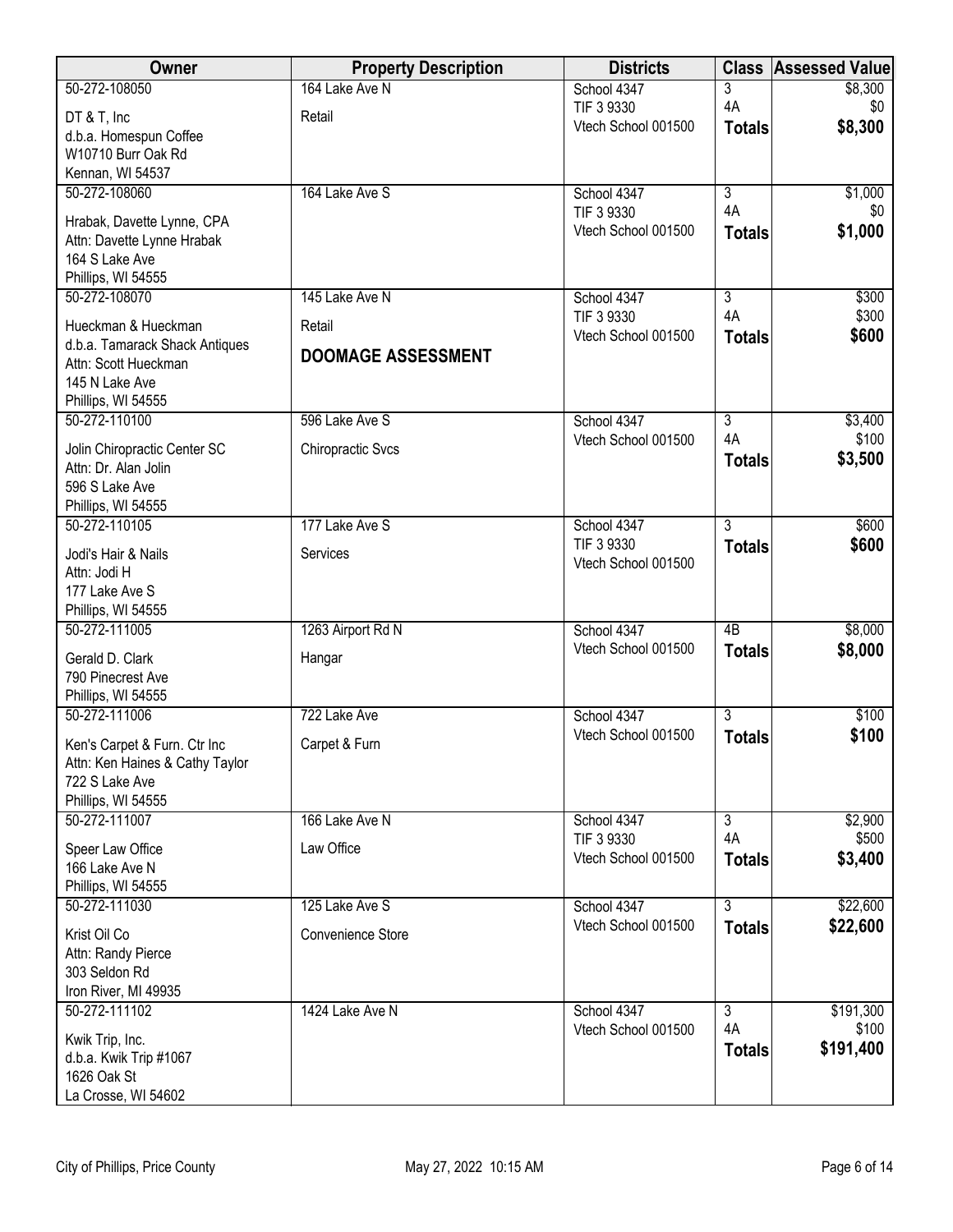| Owner                             | <b>Property Description</b> | <b>Districts</b>                  |                 | <b>Class Assessed Value</b> |
|-----------------------------------|-----------------------------|-----------------------------------|-----------------|-----------------------------|
| 50-272-112020                     | 114 Lake Ave N              | School 4347                       | 3               | \$2,300                     |
| Lakeview Pharmacy Inc             | Pharmacy                    | TIF 3 9330                        | 4A              | \$1,600                     |
| Attn: Timothy Gehrke, R.Ph.       |                             | Vtech School 001500               | <b>Totals</b>   | \$3,900                     |
| 114 N Lake Ave                    |                             |                                   |                 |                             |
| Phillips, WI 54555                |                             |                                   |                 |                             |
| 50-272-112032                     | 116 Lake Ave S              | School 4347                       | $\overline{3}$  | \$1,000                     |
| Lifestyle Salon                   | Hair Salon                  | TIF 3 9330                        | 4A              | \$100                       |
| 116 Lake Ave S                    |                             | Vtech School 001500               | <b>Totals</b>   | \$1,100                     |
| Phillips, WI 54555                |                             |                                   |                 |                             |
| 50-272-112033                     | 1259 Airport Rd N           | School 4347                       | 4B              | \$40,000                    |
| Long Lake Aviation                | Hangar                      | Vtech School 001500               | <b>Totals</b>   | \$40,000                    |
| 1259 N Airport Rd                 |                             |                                   |                 |                             |
| Phillips, WI 54555                |                             |                                   |                 |                             |
| 50-272-112050                     | 1152 Airport Rd S           | School 4347                       | $\overline{AB}$ | \$20,000                    |
| Luptak, Steve                     | Hangar                      | Vtech School 001500               | <b>Totals</b>   | \$20,000                    |
| Attn: Steve Luptak                |                             |                                   |                 |                             |
| N3024 Johnson Rd                  |                             |                                   |                 |                             |
| Winter, WI 54896                  |                             |                                   |                 |                             |
| 50-272-113010                     | 104A Argyle Ave             | School 4347                       | $\overline{3}$  | \$49,200                    |
| Northern Sight Vision Clinic LLC  | Optometry                   | Vtech School 001500               | 4A              | \$3,500                     |
| Attn: Jessica Stromberg           |                             |                                   | <b>Totals</b>   | \$52,700                    |
| 104A N Argyle Ave                 | <b>DOOMAGE ASSESSMENT</b>   |                                   |                 |                             |
| Phillips, WI 54555                |                             |                                   |                 |                             |
| 50-272-113030                     | 1255 Airport Rd N           | School 4347                       | $\overline{AB}$ | \$200,000                   |
| Marquip Properties LLC            | Hangar                      | TIF 4 9340                        | <b>Totals</b>   | \$200,000                   |
| Attn: James Graczyk               |                             | Vtech School 001500               |                 |                             |
| 8020 Forsyth Blvd                 |                             |                                   |                 |                             |
| St Louis, MO 63105-1707           |                             |                                   |                 |                             |
| 50-272-113040                     | 104 Trinity Dr              | School 4347                       | $\overline{3}$  | \$200                       |
| Marshfield Clinic-Phillips Center | <b>Medical Clinic</b>       | TIF 4 9340                        | 4A              | \$24,000                    |
| 1000 N Oak Ave                    |                             | Vtech School 001500               | <b>Totals</b>   | \$24,200                    |
| Marshfield, WI 54449              |                             |                                   |                 |                             |
| 50-272-113045                     | 1170 Airport Rd S           | School 4347                       | 4B              | \$5,000                     |
| Masephol, James                   | Hangar                      | Vtech School 001500               | <b>Totals</b>   | \$5,000                     |
| Attn: James Masephol              |                             |                                   |                 |                             |
| N10968 S Highbridge Trl           |                             |                                   |                 |                             |
| Phillips, WI 54555                |                             |                                   |                 |                             |
| 50-272-113050                     | 174 Avon Ave N              | School 4347                       | $\overline{3}$  | \$1,100                     |
| Mathison & Oswald, CPAs           | CPAs                        | Vtech School 001500               | 4A              | \$100                       |
| Attn: Frederick Oswald, CPA       |                             |                                   | <b>Totals</b>   | \$1,200                     |
| 174 N Avon Ave                    |                             |                                   |                 |                             |
| Phillips, WI 54555                |                             |                                   |                 |                             |
| 50-272-113080                     | 167 Lake Ave N              | School 4347                       | $\overline{3}$  | \$7,200                     |
| Phillips Cafe                     | Restaurant                  | TIF 3 9330<br>Vtech School 001500 | 4A              | \$6,600<br>\$13,800         |
| Attn: Donald Miller               | <b>DOOMAGE ASSESSMENT</b>   |                                   | <b>Totals</b>   |                             |
| 167 N Lake Ave                    |                             |                                   |                 |                             |
| Phillips, WI 54555                |                             |                                   |                 |                             |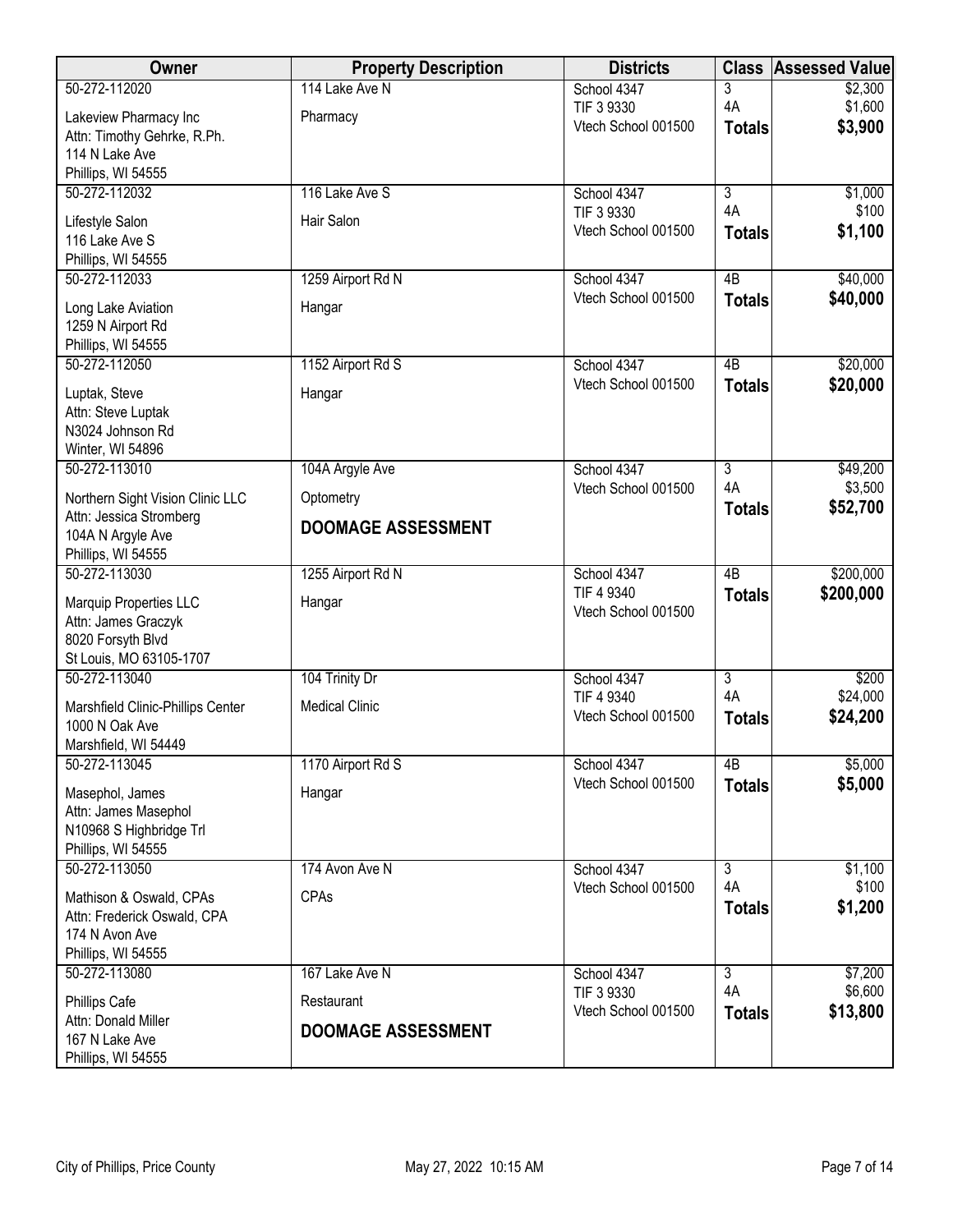| Owner                                                                                          | <b>Property Description</b> | <b>Districts</b>                  |                           | <b>Class Assessed Value</b> |
|------------------------------------------------------------------------------------------------|-----------------------------|-----------------------------------|---------------------------|-----------------------------|
| 50-272-113100                                                                                  | 1297 Airport Rd N           | School 4347                       | $\overline{AB}$           | \$36,900                    |
| Moenssen, Edmund J<br>Attn: Edmund J Moenssen<br>W5471 Little Chicago Rd<br>Phillips, WI 54555 | Hangar                      | Vtech School 001500               | <b>Totals</b>             | \$36,900                    |
| 50-272-114005                                                                                  | 1150 Airport Rd S           | School 4347                       | 4B                        | \$11,000                    |
| Newbury, Arnold<br>Attn: Arnold Newbury<br>N10415 County Rd F<br>Phillips, WI 54555            | Hangar                      | Vtech School 001500               | <b>Totals</b>             | \$11,000                    |
| 50-272-114007                                                                                  | 716 Lake Ave S              | School 4347                       | $\overline{3}$            | \$2,600                     |
| New Horizons Realty of Price County,<br>LLC<br>716 S Lake Ave<br>Phillips, WI 54555            | <b>Real Estate</b>          | Vtech School 001500               | 4A<br><b>Totals</b>       | \$2,500<br>\$5,100          |
| 50-272-114008                                                                                  | 187 Lake Ave N              | School 4347                       | 4A                        | \$500                       |
| Northwoods Realty LLC                                                                          | <b>Real Estate</b>          | TIF 3 9330                        | <b>Totals</b>             | \$500                       |
| Attn: Tim Neu<br>PO Box 153<br>Phillips, WI 54555                                              | <b>DOOMAGE ASSESSMENT</b>   | Vtech School 001500               |                           |                             |
| 50-272-11401                                                                                   | 175 Chestnut St             | School 4347                       | $\overline{3}$            | $\overline{60}$             |
| Northern Comfort Systems Specialists,<br>LLC<br>175 Chestnut St<br>Phillips, WI 54555          | Services                    | Vtech School 001500               | 4A<br><b>Totals</b>       | \$200<br>\$200              |
| 50-272-114050                                                                                  | 1235 Airport Rd N           | School 4347                       | $\overline{AB}$           | \$5,000                     |
| Noffs, Bob<br>Attn: Bob Noffs<br>8741 W Squaw Lake Rd<br>Lac Du Flambeau, WI 54538             | Hangar                      | Vtech School 001500               | <b>Totals</b>             | \$5,000                     |
| 50-272-114070                                                                                  | 605 Peterson Dr             | School 4347                       | $\overline{3}$            | \$64,200                    |
| Northwoods Dentistry S.C.<br>Attn: Michael Murphy<br>605 Peterson Dr<br>Phillips, WI 54848     | Dentistry                   | Vtech School 001500               | 4A<br><b>Totals</b>       | \$500<br>\$64,700           |
| 50-272-115010                                                                                  | 167 Lake Ave N              | School 4347                       | $\overline{\overline{3}}$ | \$100                       |
| National Entertainment Network LLC<br>246 S Taylor Ave #200<br>Louisville, CO 80027            | Amusement & Vending         | TIF 3 9330<br>Vtech School 001500 | <b>Totals</b>             | \$100                       |
| 50-272-115020                                                                                  | 135 Lake Ave N              | School 4347                       | $\overline{3}$            | \$14,700                    |
| <b>Bant Law Office</b><br>135 N Lake Ave<br>Phillips, WI 54555                                 | Law Office                  | TIF 3 9330<br>Vtech School 001500 | 4A<br><b>Totals</b>       | \$500<br>\$15,200           |
| 50-272-115030                                                                                  | 1182 Airport Rd S           | School 4347                       | $\overline{3}$<br>4B      | $\overline{30}$<br>\$60,000 |
| Dennis Onchuck<br>Attn: Dennis Onchuck<br>N8877 Flemings Rapids Rd<br>Phillips, WI 54555       | Hangar                      | Vtech School 001500               | <b>Totals</b>             | \$60,000                    |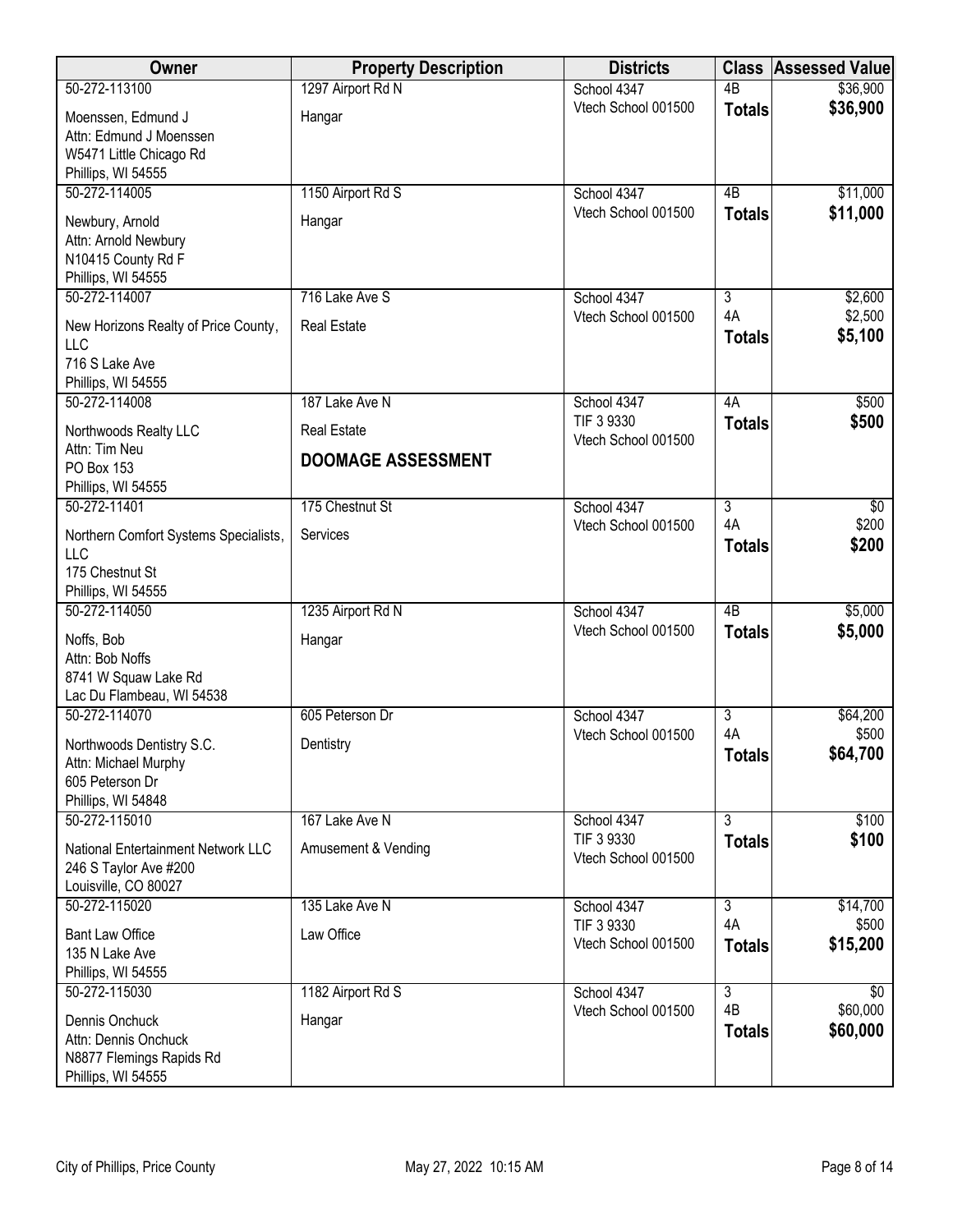| Owner                                                           | <b>Property Description</b> | <b>Districts</b>                   | <b>Class</b>              | <b>Assessed Value</b> |
|-----------------------------------------------------------------|-----------------------------|------------------------------------|---------------------------|-----------------------|
| 50-272-115070                                                   | 173 Lake Ave S              | School 4347                        | 3                         | \$300                 |
| Optimum Performance Chiropractic                                | <b>Chiropractic Svcs</b>    | TIF 3 9330<br>Vtech School 001500  | 4A                        | \$100                 |
| Attn: Jaime Blechschimdt                                        | <b>DOOMAGE ASSESSMENT</b>   |                                    | <b>Totals</b>             | \$400                 |
| 175 S Lake Ave                                                  |                             |                                    |                           |                       |
| Phillips, WI 54555<br>50-272-116010                             | 225 Lake Ave N              | School 4347                        | $\overline{3}$            | \$9,300               |
|                                                                 |                             | Vtech School 001500                | 4A                        | \$9,000               |
| AKA Wireless Inc                                                | Cell/Internet/Wireless      |                                    | <b>Totals</b>             | \$18,300              |
| Attn: Marvin F. Poer and Company<br>PO Box 802206               |                             |                                    |                           |                       |
| Dallas, TX 75380-2206                                           |                             |                                    |                           |                       |
| 50-272-116027                                                   | 148 Avon Ave S              | School 4347                        | 3                         | \$500                 |
|                                                                 | Dry Cleaning                | Vtech School 001500                | 4A                        | \$0                   |
| Phillips Dry Cleaning & Laundry Service<br>Attn: Rachel Lueloff |                             |                                    | <b>Totals</b>             | \$500                 |
| 148 S Avon Ave                                                  |                             |                                    |                           |                       |
| Phillips, WI 54555                                              |                             |                                    |                           |                       |
| 50-272-116030                                                   | 175 Avon Ave N              | School 4347                        | $\overline{3}$            | \$3,800               |
| American Eagle of Phillips LLC                                  | Auto Sales & Service        | Vtech School 001500                | 4A                        | \$100                 |
| d.b.a. Phillips Ford                                            |                             |                                    | <b>Totals</b>             | \$3,900               |
| 7585 Blue Lake Island Rd                                        |                             |                                    |                           |                       |
| Minocqua, WI 54548                                              |                             |                                    |                           |                       |
| 50-272-116034                                                   | 100 Trinity Dr              | School 4347<br>Vtech School 001500 | $\overline{3}$<br>4A      | \$9,800<br>\$4,400    |
| Rose Rental Properties                                          | Services                    |                                    | <b>Totals</b>             | \$14,200              |
| W7770 Katie Ln                                                  | <b>DOOMAGE ASSESSMENT</b>   |                                    |                           |                       |
| Phillips, WI 54555<br>50-272-116040                             | 137 Lake Ave                | School 4347                        | $\overline{3}$            | \$13,300              |
|                                                                 |                             | TIF 3 9330                         | <b>Totals</b>             | \$13,300              |
| Phillips Health & Fitness                                       | <b>Wellness Center</b>      | Vtech School 001500                |                           |                       |
| Attn: Beth Iczkowski<br>137 Lake Ave N                          |                             |                                    |                           |                       |
| Phillips, WI 54555                                              |                             |                                    |                           |                       |
| 50-272-116043                                                   | 505 County Rd D             | School 4347                        | $\overline{3}$            | \$15,100              |
| Phillips Lanes & Lounge                                         | Bowling Lanes & Lounge      | Vtech School 001500                | 4A                        | \$100                 |
| Attn: Keith Corcilius                                           |                             |                                    | <b>Totals</b>             | \$15,200              |
| 505 County Rd D                                                 |                             |                                    |                           |                       |
| Phillips, WI 54555                                              |                             |                                    |                           |                       |
| 50-272-116047                                                   | 132 Lake Ave N              | School 4347                        | $\overline{\overline{3}}$ | \$1,100               |
| Phillips Northern Merchandise, LLC                              | Retail                      | TIF 3 9330                         | 4A                        | \$0                   |
| Attn: Terry Staroba                                             |                             | Vtech School 001500                | <b>Totals</b>             | \$1,100               |
| 132 N Lake Ave                                                  |                             |                                    |                           |                       |
| Phillips, WI 54555<br>50-272-116048                             |                             |                                    | 4B                        | \$225,000             |
|                                                                 | 1245 Airport Rd N           | School 4347<br>Vtech School 001500 | <b>Totals</b>             | \$225,000             |
| The Lodge at Park Falls, LLC                                    | Hangar                      |                                    |                           |                       |
| Attn: Dennis Nelson<br>729 Devon Ct                             |                             |                                    |                           |                       |
| San Deigo, CA 92109                                             |                             |                                    |                           |                       |
| 50-272-116049                                                   | 1275 Airport Rd N           | School 4347                        | 4B                        | \$12,000              |
|                                                                 |                             | Vtech School 001500                | <b>Totals</b>             | \$12,000              |
| Pipkorn, Alan<br>Attn: Alan Pipkorn                             | Hangar                      |                                    |                           |                       |
| N9888 Peninsula Dr                                              |                             |                                    |                           |                       |
| Phillips, WI 54555                                              |                             |                                    |                           |                       |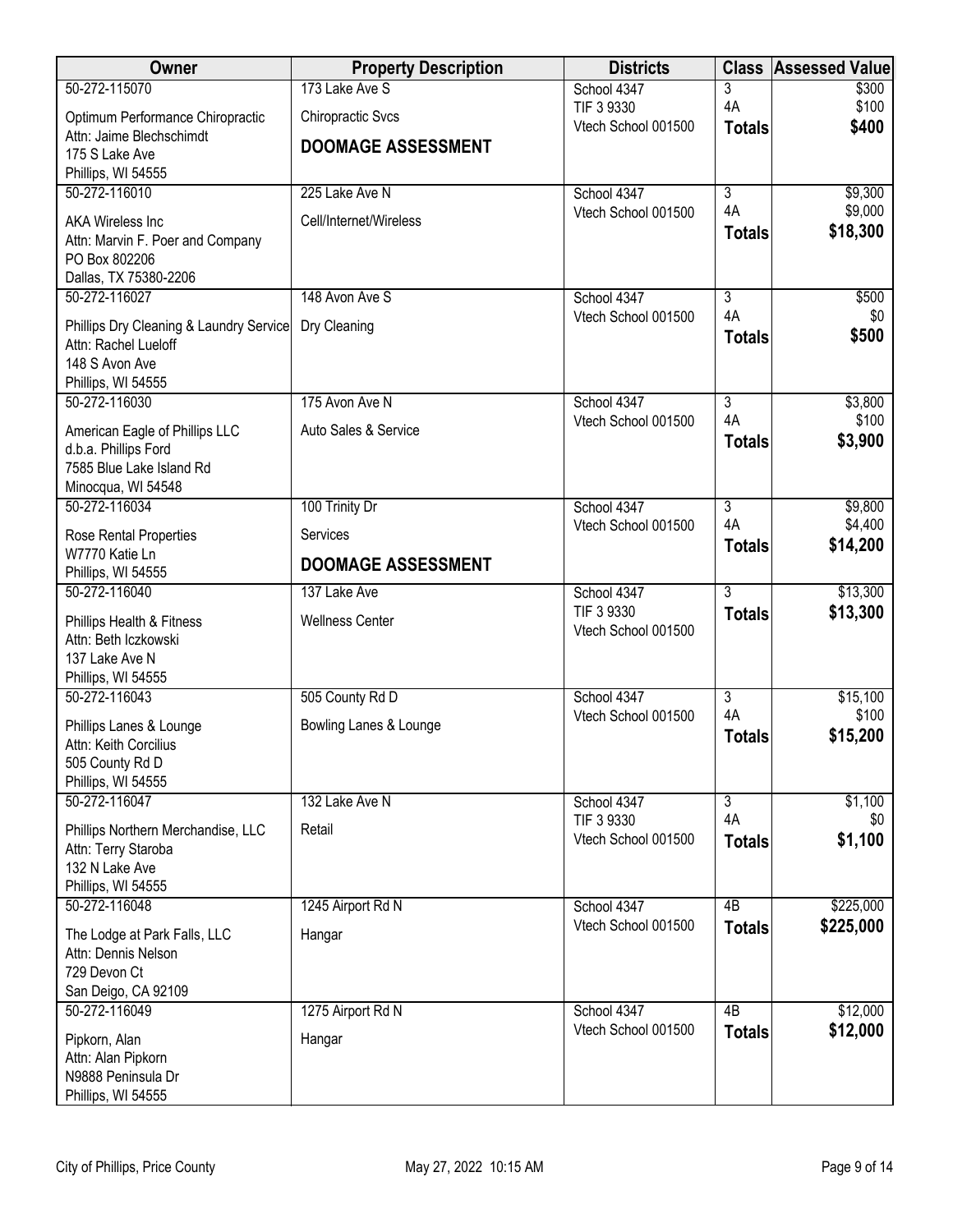| Owner                                           | <b>Property Description</b> | <b>Districts</b>                   |                | <b>Class Assessed Value</b> |
|-------------------------------------------------|-----------------------------|------------------------------------|----------------|-----------------------------|
| 50-272-116050                                   | (scattered)                 | School 4347                        | 3              | \$100                       |
| Pitney Bowes, Inc                               | Leasing                     | TIF 3 9330<br>Vtech School 001500  | <b>Totals</b>  | \$100                       |
| 600 N Westshore Blvd Ste 810                    |                             |                                    |                |                             |
| Tampa, FL 33609<br>50-272-116063                |                             |                                    | $\overline{3}$ |                             |
|                                                 | (scattered)                 | School 4347<br>Vtech School 001500 | <b>Totals</b>  | \$7,500<br>\$7,500          |
| Pitney Bowes Global Financial Svcs LLO          | Leasing                     |                                    |                |                             |
| 600 N Westshore Blvd Ste 810<br>Tampa, FL 33609 |                             |                                    |                |                             |
| 50-272-116065                                   | 172 Lake Ave N              | School 4347                        | $\overline{3}$ | \$11,800                    |
|                                                 |                             | TIF 3 9330                         | 4A             | \$1,300                     |
| Forward Insurance<br>Forward Bank               | Insurance Agency            | Vtech School 001500                | <b>Totals</b>  | \$13,100                    |
| 172 Lake Ave N                                  |                             |                                    |                |                             |
| Phillips, WI 54555                              |                             |                                    |                |                             |
| 50-272-116067                                   | (scattered)                 | School 4347                        | $\overline{3}$ | \$100                       |
| Praxair Distribution Inc                        | Services                    | Vtech School 001500                | <b>Totals</b>  | \$100                       |
| Attn: Tax Dept                                  |                             |                                    |                |                             |
| 10 Riverview Dr                                 |                             |                                    |                |                             |
| Danbury, CT 06810<br>50-272-116075              | 106 Elm St                  | School 4347                        | $\overline{3}$ | \$7,800                     |
|                                                 |                             | Vtech School 001500                | 4A             | \$200                       |
| Knight Barry Title Services LLC                 | <b>Land Title</b>           |                                    | <b>Totals</b>  | \$8,000                     |
| 400 Wisconsin Ave<br>Racine, WI 53403           |                             |                                    |                |                             |
| 50-272-116080                                   | 213 Lake Ave N              | School 4347                        | $\overline{3}$ | \$3,600                     |
| Price County Town Mutual Insurance              | Insurance Agency            | Vtech School 001500                | 4A             | \$400                       |
| PO Box 69                                       |                             |                                    | <b>Totals</b>  | \$4,000                     |
| Phillips, WI 54555                              | <b>DOOMAGE ASSESSMENT</b>   |                                    |                |                             |
| 50-272-116085                                   | 115 Lake Ave N              | School 4347                        | 4A             | \$1,200                     |
| Price County Publications Inc                   | Mfg                         | Vtech School 001500                | <b>Totals</b>  | \$1,200                     |
| PO Box 170                                      | <b>DOOMAGE ASSESSMENT</b>   |                                    |                |                             |
| Murphy-McGinnis Media                           |                             |                                    |                |                             |
| Phillips, WI 54555<br>50-272-116090             | 124 S Avon Ave              | School 4347                        | $\overline{3}$ | \$21,800                    |
|                                                 |                             | Vtech School 001500                | <b>Totals</b>  | \$21,800                    |
| Heritage Credit Union<br>4617 Liuna Way         | <b>Credit Union</b>         |                                    |                |                             |
| DeForest, WI 53532-2509                         |                             |                                    |                |                             |
| 50-272-116100                                   | 726 Lake Ave S              | School 4347                        | 3              | \$10,300                    |
| Pujan Enterprises LLC                           | Motel                       | Vtech School 001500                | 4A             | \$1,900                     |
| 726 S Lake Ave                                  |                             |                                    | <b>Totals</b>  | \$12,200                    |
| Phillips, WI 54555                              | <b>DOOMAGE ASSESSMENT</b>   |                                    |                |                             |
| 50-272-116200                                   | (scattered)                 | School 4347                        | $\overline{3}$ | \$9,900                     |
| Quadient Leasing USA, Inc.                      | Services                    | TIF 4 9340<br>Vtech School 001500  | <b>Totals</b>  | \$9,900                     |
| Attn: Tax Dept                                  |                             |                                    |                |                             |
| 478 Wheelers Farms Rd<br>Milford, CT 06461      |                             |                                    |                |                             |
| 50-272-118028                                   | 256 Lake Ave S              | School 4347                        | 4A             | \$300                       |
|                                                 |                             | Vtech School 001500                | <b>Totals</b>  | \$300                       |
| Redbox Automated Retail, LLC<br>PO Box 72210    | Services                    |                                    |                |                             |
| Phoenix, AZ 85050                               |                             |                                    |                |                             |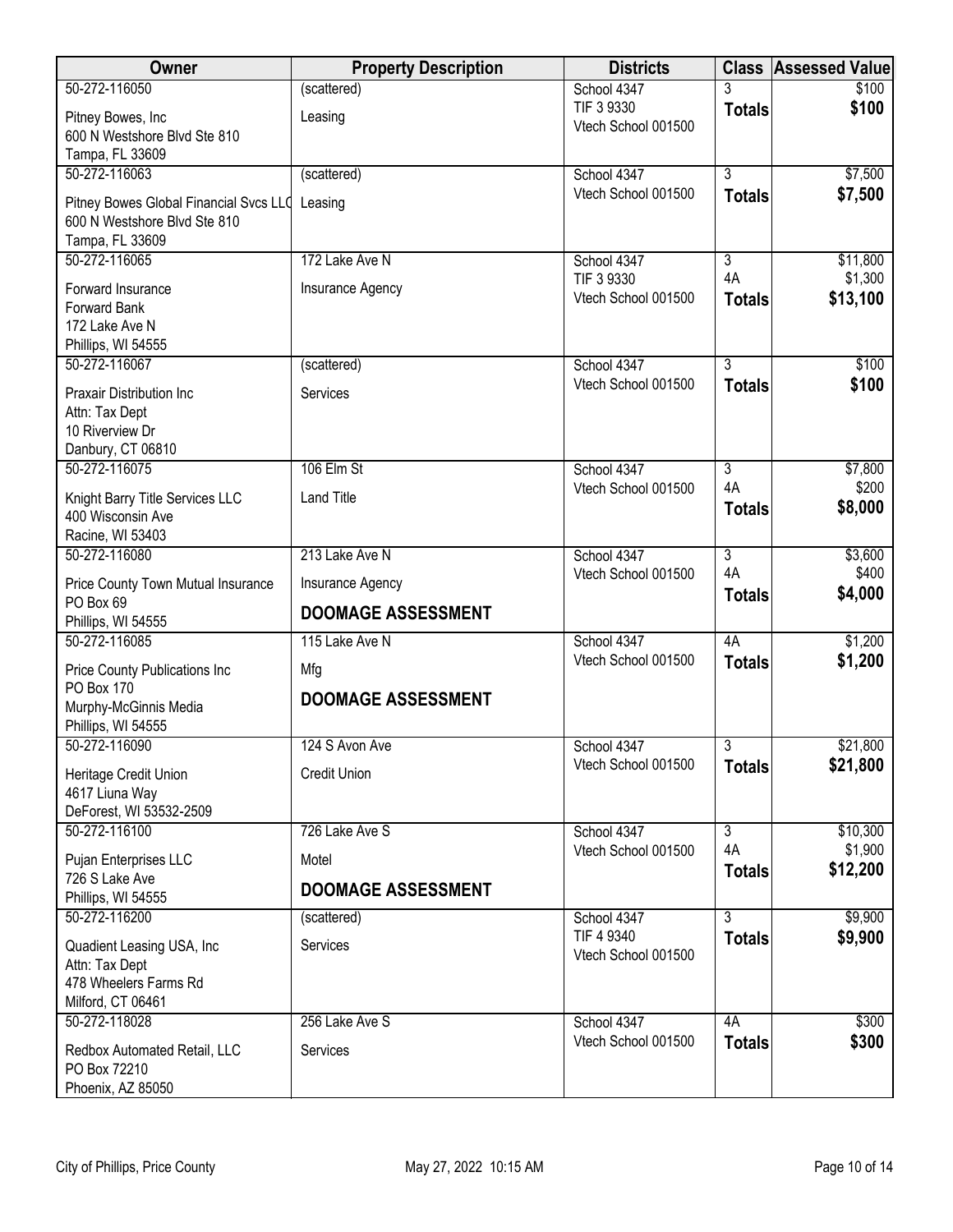| Owner                                          | <b>Property Description</b> | <b>Districts</b>    |                 | <b>Class Assessed Value</b> |
|------------------------------------------------|-----------------------------|---------------------|-----------------|-----------------------------|
| 50-272-118029                                  | 850 Elk Lake Rd             | School 4347         | 3               | \$0                         |
| Red Pines Motel & Resort & Condos              | Motel & Resort              | Vtech School 001500 | 4A              | \$100                       |
| Attn: Doreen Hintz                             |                             |                     | <b>Totals</b>   | \$100                       |
| 850 Elk Lake Rd                                |                             |                     |                 |                             |
| Phillips, WI 54555                             |                             |                     |                 |                             |
| 50-272-118030                                  | 774 Lake Ave N              | School 4347         | $\overline{3}$  | \$1,800                     |
| Reed A & W                                     | Restaurant                  | Vtech School 001500 | 4A              | \$8,500                     |
| N9386 Old 13 Rd                                |                             |                     | <b>Totals</b>   | \$10,300                    |
| Phillips, WI 54555                             | <b>DOOMAGE ASSESSMENT</b>   |                     |                 |                             |
| 50-272-118031                                  | 784 Lake Ave N              | School 4347         | $\overline{3}$  | \$1,500                     |
| Reed Club 13                                   |                             | Vtech School 001500 | 4A              | \$8,100                     |
| 784 Lake Ave N                                 |                             |                     | <b>Totals</b>   | \$9,600                     |
| Phillips, WI 54555                             | <b>DOOMAGE ASSESSMENT</b>   |                     |                 |                             |
| 50-272-118035                                  | 598 Lake Ave                | School 4347         | $\overline{3}$  | \$4,300                     |
| <b>SALONA</b>                                  | Hair Salon                  | Vtech School 001500 | 4A              | \$800                       |
| Attn: Lona Kempen                              |                             |                     | <b>Totals</b>   | \$5,100                     |
| 598 S Lake Ave                                 | <b>DOOMAGE ASSESSMENT</b>   |                     |                 |                             |
| Phillips, WI 54555                             |                             |                     |                 |                             |
| 50-272-118036                                  | 225 Lake Ave N              | School 4347         | 4A              | \$700                       |
| Revive Electronics, LLC                        | Leasing                     | Vtech School 001500 | <b>Totals</b>   | \$700                       |
| PO Box 80615                                   |                             |                     |                 |                             |
| Indianapolis, IN 46280                         |                             |                     |                 |                             |
| 50-272-118039                                  | 605 Peterson Dr             | School 4347         | $\overline{3}$  | \$2,600                     |
| Roeschen's Healthcare LLC                      |                             | Vtech School 001500 | <b>Totals</b>   | \$2,600                     |
| PO Box 72000                                   |                             |                     |                 |                             |
| Phoenix, AZ 85050                              |                             |                     |                 |                             |
| 50-272-118040                                  | 256 Lake Ave S              | School 4347         | $\overline{3}$  | \$107,100                   |
|                                                |                             | Vtech School 001500 | 4A              | \$17,600                    |
| Roundy's Wisconsin                             | <b>Retail Grocery</b>       |                     | <b>Totals</b>   | \$124,700                   |
| d.b.a. Ultimate Mart, LLC                      |                             |                     |                 |                             |
| Attn: Property Tax - 7th Floor<br>1014 Vine St |                             |                     |                 |                             |
| Cincinnati, OH 45202                           |                             |                     |                 |                             |
| 50-272-119020                                  | 276 Lake Ave N              | School 4347         | 4A              | \$2,600                     |
|                                                |                             | TIF 3 9330          | <b>Totals</b>   | \$2,600                     |
| <b>Schilling Electric</b>                      | Electrical                  | Vtech School 001500 |                 |                             |
| Attn: Glen Schilling<br>276 Lake Ave N         | <b>DOOMAGE ASSESSMENT</b>   |                     |                 |                             |
| Phillips, WI 54555                             |                             |                     |                 |                             |
| 50-272-119030                                  | 1300 Airport Rd N           | School 4347         | $\overline{3}$  | \$3,400                     |
|                                                |                             | Vtech School 001500 | <b>Totals</b>   | \$3,400                     |
| Sacred Heart Hospital                          | <b>Medical Clinic</b>       |                     |                 |                             |
| d.b.a. Prevea Health<br>PO Box 19070           |                             |                     |                 |                             |
| Green Bay, WI 54307-9070                       |                             |                     |                 |                             |
| 50-272-119034                                  | 1283 Airport Rd N           | School 4347         | $\overline{AB}$ | \$25,000                    |
|                                                |                             | Vtech School 001500 | <b>Totals</b>   | \$25,000                    |
| Schmidt, Raymond                               | Hangar                      |                     |                 |                             |
| Attn: Raymond Schmidt                          |                             |                     |                 |                             |
| 6N520 Andrene Ln                               |                             |                     |                 |                             |
| Itasca, IL 60143                               |                             |                     |                 |                             |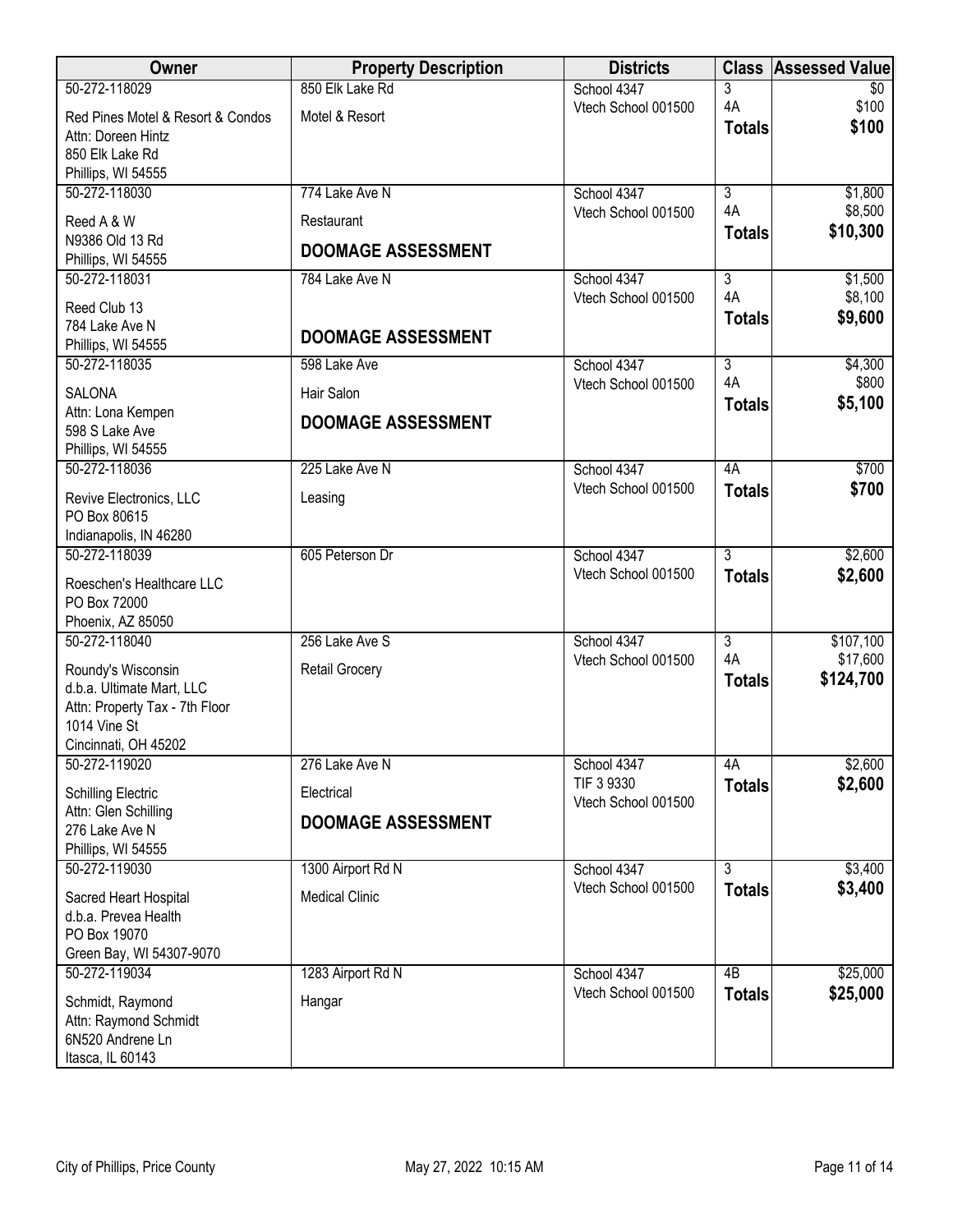| <b>Owner</b>                                                     | <b>Property Description</b> | <b>Districts</b>                   |                     | <b>Class Assessed Value</b> |
|------------------------------------------------------------------|-----------------------------|------------------------------------|---------------------|-----------------------------|
| 50-272-119045                                                    | 156 Lake Ave S              | School 4347                        | 3                   | \$4,100                     |
| Sign Studio                                                      | Signs                       | TIF 3 9330                         | 4A                  | \$3,900                     |
| Attn: Heidi Halmstad                                             |                             | Vtech School 001500                | <b>Totals</b>       | \$8,000                     |
| 156 Lake Ave S                                                   | <b>DOOMAGE ASSESSMENT</b>   |                                    |                     |                             |
| Phillips, WI 54555                                               |                             |                                    |                     |                             |
| 50-272-119050                                                    | 187 Lake Ave S              | School 4347                        | $\overline{3}$      | \$1,000                     |
| Sport Plus Physical Therapy                                      | <b>Medical Clinic</b>       | TIF 3 9330<br>Vtech School 001500  | <b>Totals</b>       | \$1,000                     |
| 187 Lake Ave S                                                   | <b>DOOMAGE ASSESSMENT</b>   |                                    |                     |                             |
| Phillips, WI 54555                                               |                             |                                    |                     |                             |
| 50-272-119080                                                    | 215 Lake Ave N              | School 4347                        | 3                   | \$10,000                    |
| Slaby, Deda, Marshall, Reinhard & Writz Law Office<br><b>LLP</b> |                             | Vtech School 001500                | 4A<br><b>Totals</b> | \$800<br>\$10,800           |
| Attn: David Deda                                                 |                             |                                    |                     |                             |
| PO Box 7                                                         |                             |                                    |                     |                             |
| Phillips, WI 54555                                               |                             |                                    |                     |                             |
| 50-272-119090                                                    | (scattered)                 | School 4347<br>Vtech School 001500 | $\overline{3}$      | \$5,600<br>\$5,600          |
| Smucker FoodService, Inc                                         | Wholesale                   |                                    | <b>Totals</b>       |                             |
| PO Box 3576                                                      |                             |                                    |                     |                             |
| Chicago, IL 60654<br>50-272-119105                               |                             |                                    | $\overline{3}$      | \$4,700                     |
|                                                                  | 1334 Lake Ave N             | School 4347<br>Vtech School 001500 |                     | \$4,700                     |
| Randy's Car Wash                                                 | Car Wash                    |                                    | <b>Totals</b>       |                             |
| Attn: Randy L Spacek                                             |                             |                                    |                     |                             |
| N8000 State Hwy 13                                               |                             |                                    |                     |                             |
| Phillips, WI 54555<br>50-272-119107                              | 175 Walnut St               | School 4347                        | $\overline{3}$      | \$11,700                    |
|                                                                  |                             | Vtech School 001500                | 4A                  | \$5,300                     |
| Rose Rental Properties                                           | Services                    |                                    | <b>Totals</b>       | \$17,000                    |
| W7770 Katie Ln                                                   | <b>DOOMAGE ASSESSMENT</b>   |                                    |                     |                             |
| Phillips, WI 54555<br>50-272-119108                              | 184 Lake Ave S              |                                    | $\overline{3}$      | \$26,800                    |
|                                                                  |                             | School 4347<br>TIF 3 9330          | 4A                  | \$500                       |
| RL Buda Inc                                                      | Restaurant                  | Vtech School 001500                | <b>Totals</b>       | \$27,300                    |
| d.b.a. Subway                                                    |                             |                                    |                     |                             |
| N12045 Hidden Lake Rd                                            |                             |                                    |                     |                             |
| Minong, WI 54859<br>50-272-119119                                | 1574 Hillcrest Rd           | School 4347                        | $\overline{3}$      | \$23,500                    |
|                                                                  |                             | Vtech School 001500                | 4A                  | \$9,500                     |
| <b>SRC</b> America                                               | Services                    |                                    | <b>Totals</b>       | \$33,000                    |
| Attn: Kim Abel<br>1574 Hillcrest Rd                              | <b>DOOMAGE ASSESSMENT</b>   |                                    |                     |                             |
| Phillips, WI 54555                                               |                             |                                    |                     |                             |
| 50-272-120010                                                    | 705 Airport Rd S            | School 4347                        | $\overline{3}$      | \$600                       |
|                                                                  |                             | TIF 4 9340                         | 4A                  | \$900                       |
| Raskie, Trevor<br>W6915 Raskie Rd                                | Services                    | Vtech School 001500                | <b>Totals</b>       | \$1,500                     |
| Phillips, WI 54555                                               | <b>DOOMAGE ASSESSMENT</b>   |                                    |                     |                             |
| 50-272-120013                                                    | 1293 Airport Rd N           | School 4347                        | $\overline{AB}$     | \$28,500                    |
|                                                                  |                             | Vtech School 001500                | <b>Totals</b>       | \$28,500                    |
| Teeters, Greg<br>N10972 Tower Rd                                 | Hangar                      |                                    |                     |                             |
| Phillips, WI 54555                                               |                             |                                    |                     |                             |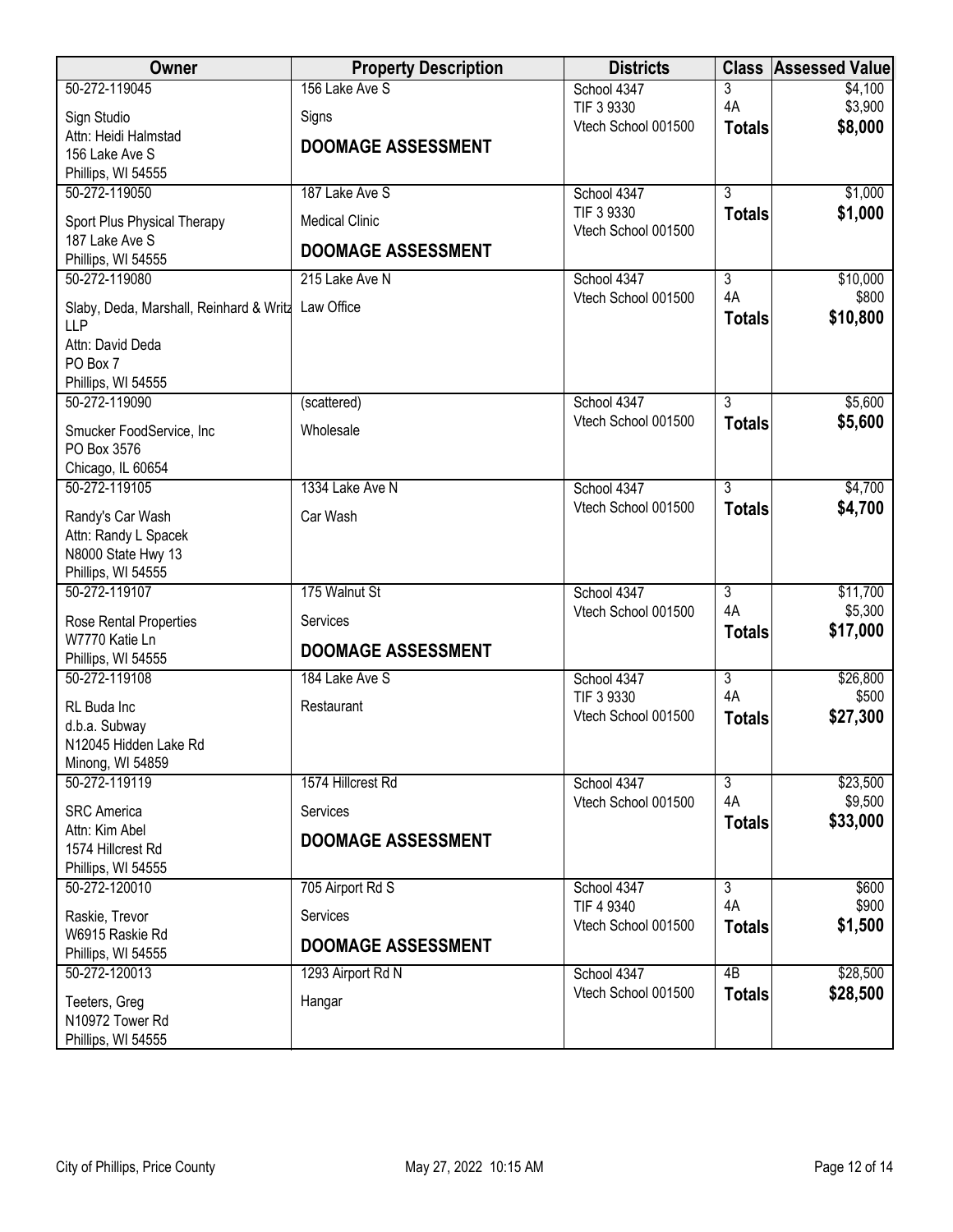| Owner                                           | <b>Property Description</b> | <b>Districts</b>                  | <b>Class</b>   | <b>Assessed Value</b> |
|-------------------------------------------------|-----------------------------|-----------------------------------|----------------|-----------------------|
| 50-272-120015                                   | 606 Lake Ave N              | School 4347                       | 3              | \$10,100              |
| Aryan Corp                                      | Motel                       | Vtech School 001500               | 4A             | \$700                 |
| d.b.a. Timber Inn Motel                         |                             |                                   | <b>Totals</b>  | \$10,800              |
| Attn: Eugene Schmidt                            | <b>DOOMAGE ASSESSMENT</b>   |                                   |                |                       |
| 606 N Lake Ave                                  |                             |                                   |                |                       |
| Phillips, WI 54555                              |                             |                                   |                |                       |
| 50-272-120020                                   | 204 Avon Ave N              | School 4347                       | $\overline{3}$ | \$26,200              |
| Prevail Bank                                    | Banking                     | Vtech School 001500               | 4A             | \$200                 |
| PO Box 239                                      |                             |                                   | <b>Totals</b>  | \$26,400              |
| Medford, WI 54451                               |                             |                                   |                |                       |
| 50-272-120030                                   | 175 Avon Ave S              | School 4347                       | $\overline{3}$ | \$100                 |
| Tony's Implement Co                             | Implements                  | Vtech School 001500               | 4A             | \$1,800               |
| Attn: Lewis Podhora                             |                             |                                   | <b>Totals</b>  | \$1,900               |
| 175 S Avon Ave                                  | <b>DOOMAGE ASSESSMENT</b>   |                                   |                |                       |
| Phillips, WI 54555                              |                             |                                   |                |                       |
| 50-272-120040                                   | 214 Avon Ave S              | School 4347                       | $\overline{3}$ | \$300                 |
|                                                 |                             | Vtech School 001500               | <b>Totals</b>  | \$300                 |
| Totem Pole Liquor<br>Attn: Ruthann Jean Rehberg | Liquor Store                |                                   |                |                       |
| 214 S Avon Ave                                  |                             |                                   |                |                       |
| Phillips, WI 54555                              |                             |                                   |                |                       |
| 50-272-120043                                   | 137 Lake Ave N              | School 4347                       | $\overline{3}$ | \$100                 |
|                                                 |                             | Vtech School 001500               | <b>Totals</b>  | \$100                 |
| Johnson Controls Security Solution LLC          | Services                    |                                   |                |                       |
| PO Box 5006                                     |                             |                                   |                |                       |
| Boca Raton, FL 33431-0806<br>50-272-120045      | (scattered)                 | School 4347                       | $\overline{3}$ | \$1,300               |
|                                                 |                             | Vtech School 001500               | <b>Totals</b>  | \$1,300               |
| Transaction Network Services, Inc.              | Cell/Internet/Wireless      |                                   |                |                       |
| Attn: Property Tax                              |                             |                                   |                |                       |
| 10740 ParkRidge Blvd Ste 100                    |                             |                                   |                |                       |
| Reston, VA 20191<br>50-272-121020               | 121 Lake Ave N              |                                   | 4A             |                       |
|                                                 |                             | School 4347<br>TIF 3 9330         |                | \$500<br>\$500        |
| <b>U-Create Studio</b>                          | Retail                      | Vtech School 001500               | <b>Totals</b>  |                       |
| 164 Flambeau Ave                                | <b>DOOMAGE ASSESSMENT</b>   |                                   |                |                       |
| Phillips, WI 54555                              |                             |                                   |                |                       |
| 50-272-122010                                   | 174 Lake Ave S              | School 4347                       | $\overline{3}$ | \$800                 |
| Visions in Styling                              | Hair Salon                  | TIF 3 9330<br>Vtech School 001500 | 4A             | \$0                   |
| Attn: Ann Hartmann                              |                             |                                   | <b>Totals</b>  | \$800                 |
| 174 S Lake Ave                                  |                             |                                   |                |                       |
| Phillips, WI 54555                              |                             |                                   |                |                       |
| 50-272-123001                                   | (scattered)                 | School 4347                       | 4A             | \$400                 |
| Waste Management Of WI Inc                      | <b>Waste Containers</b>     | Vtech School 001500               | <b>Totals</b>  | \$400                 |
| Attn: Marvin F Poer & Co                        |                             |                                   |                |                       |
| PO Box 802206                                   |                             |                                   |                |                       |
| Dallas, TX 75380 2206                           |                             |                                   |                |                       |
| 50-272-123002                                   | (scattered)                 | School 4347                       | $\overline{3}$ | \$2,300               |
| Wabasha Leasing LLC                             | Services                    | Vtech School 001500               | 4A             | \$500                 |
| PO Box 80615                                    |                             |                                   | <b>Totals</b>  | \$2,800               |
| Indianapolis, IN 46280                          | <b>DOOMAGE ASSESSMENT</b>   |                                   |                |                       |